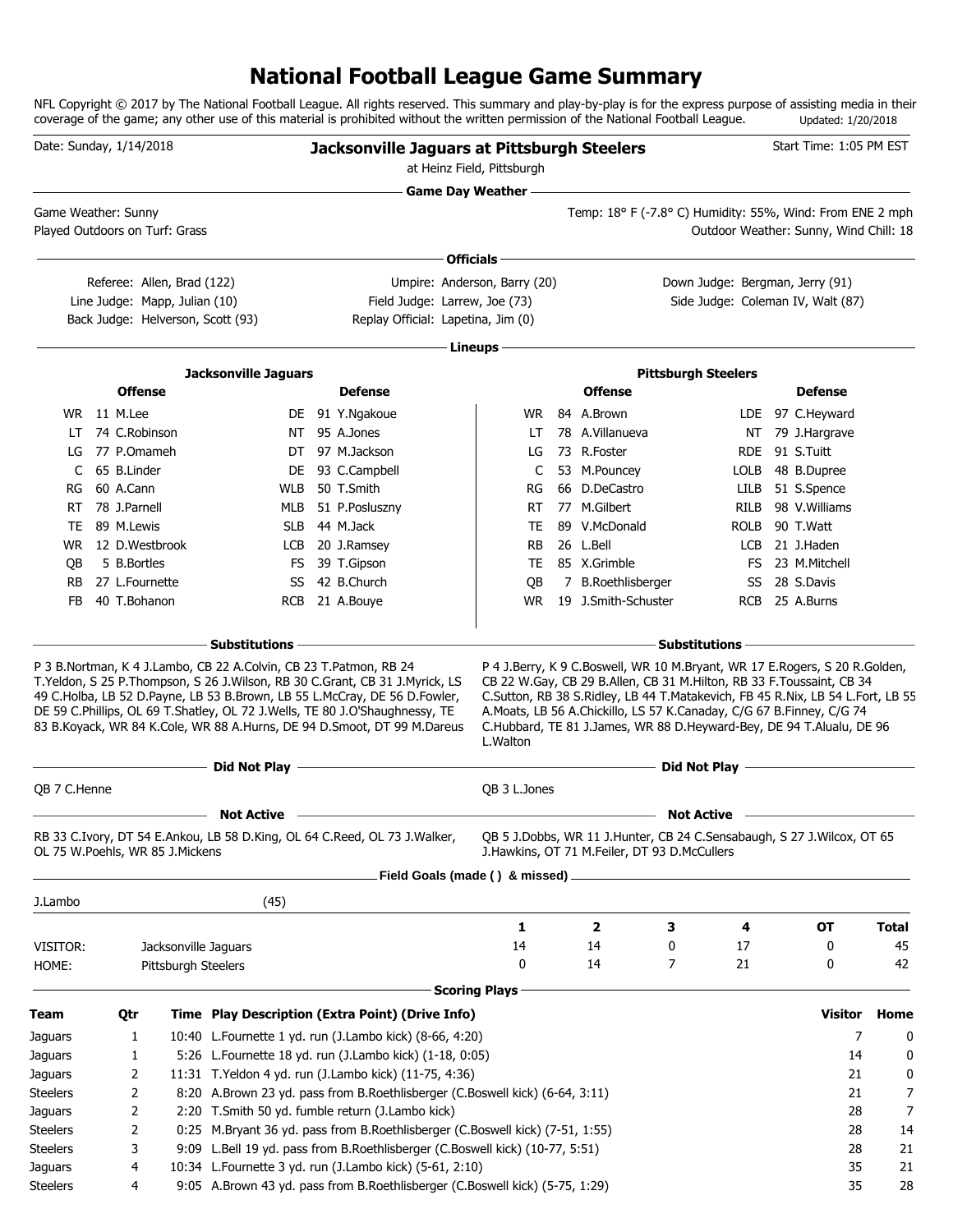## **National Football League Game Summary**

NFL Copyright © 2017 by The National Football League. All rights reserved. This summary and play-by-play is for the express purpose of assisting media in their coverage of the game; any other use of this material is prohibited without the written permission of the National Football League. Updated: 1/20/2018

| Jaquars                 |  | 4:19 T.Bohanon 14 yd. pass from B.Bortles (J.Lambo kick) (8-75, 4:46)                 |    | 28         |
|-------------------------|--|---------------------------------------------------------------------------------------|----|------------|
| <b>Steelers</b>         |  | 2:18 L.Bell 8 yd. run (C.Boswell kick) (12-75, 2:01)                                  | 42 | 35         |
| Jaquars                 |  | 1:45 J.Lambo 45 yd. Field Goal (4-9, 0:33)                                            | 45 | 35         |
| <b>Steelers</b>         |  | 0:01 J.Smith-Schuster 4 yd. pass from B.Roethlisberger (C.Boswell kick) (10-75, 1:44) | 45 | 42         |
| Paid Attendance: 64,524 |  |                                                                                       |    | Time: 3:22 |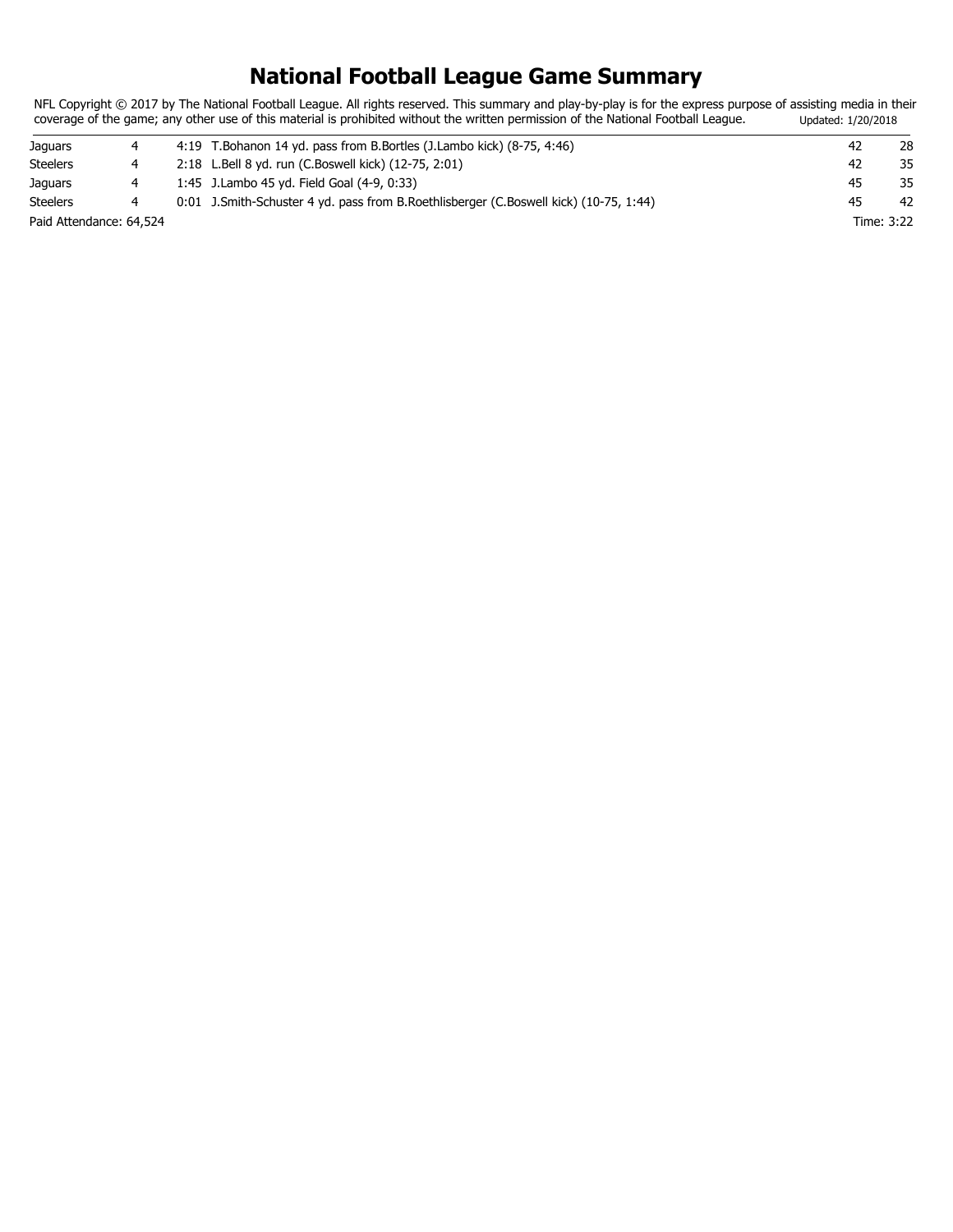# **Final Individual Statistics**

|                             |           | <b>Jacksonville Jaguars</b> |            |              |              |             |                    |                     |                         |                        |                | <b>Pittsburgh Steelers</b> |             |             |              |                    |                |
|-----------------------------|-----------|-----------------------------|------------|--------------|--------------|-------------|--------------------|---------------------|-------------------------|------------------------|----------------|----------------------------|-------------|-------------|--------------|--------------------|----------------|
| <b>RUSHING</b>              |           |                             | <b>ATT</b> | <b>YDS</b>   | <b>AVG</b>   | LG          | <b>TD</b>          | <b>RUSHING</b>      |                         |                        |                |                            | <b>ATT</b>  | <b>YDS</b>  | <b>AVG</b>   | LG                 | <b>TD</b>      |
| L.Fournette                 |           |                             | 25         | 109          | 4.4          | 18          | 3                  | L.Bell              |                         |                        |                |                            | 16          | 67          | 4.2          | 21                 | $\mathbf{1}$   |
| <b>B.Bortles</b>            |           |                             | 5          | 35           | 7.0          | 16          | 0                  |                     | <b>B.Roethlisberger</b> |                        |                |                            | 2           | 16          | 8.0          | 15                 | 0              |
| T.Yeldon                    |           |                             | 5          | 20           | 4.0          | 6           | 1                  |                     |                         |                        |                |                            |             |             |              |                    |                |
| Total                       |           |                             | 35         | 164          | 4.7          | 18          | 4                  | Total               |                         |                        |                |                            | 18          | 83          | 4.6          | 21                 | 1              |
| <b>PASSING</b>              | ATT       | <b>CMP</b>                  | <b>YDS</b> | SK/YD TD     |              | LG IN       | RT                 | <b>PASSING</b>      |                         |                        | ATT            | <b>CMP</b>                 | <b>YDS</b>  | SK/YD TD    |              | LG IN              | <b>RT</b>      |
| <b>B.Bortles</b>            | 26        | 14                          | 214        | 0/0          | 1            | 45<br>0     | 94.1               |                     | <b>B.Roethlisberger</b> |                        | 58             | 37                         | 469         | 2/7         | 5            | 43<br>1            | 110.5          |
| Total                       | 26        | 14                          | 214        | 0/0          | 1            | 45<br>0     | 94.1               | Total               |                         |                        | 58             | 37                         | 469         | 2/7         | 5            | 43<br>$\mathbf{1}$ | 110.5          |
| <b>PASS RECEIVING</b>       |           | <b>TAR</b>                  | <b>REC</b> | <b>YDS</b>   | <b>AVG</b>   | LG          | TD                 |                     |                         | <b>PASS RECEIVING</b>  |                | TAR                        | <b>REC</b>  | <b>YDS</b>  | <b>AVG</b>   | LG                 | <b>TD</b>      |
| T.Yeldon                    |           | 3                           | 3          | 57           | 19.0         | 40          | 0                  | V.McDonald          |                         |                        |                | 16                         | 10          | 112         | 11.2         | 22                 | 0              |
| M.Lee                       |           | 6                           | 3          | 28           | 9.3          | 13          | 0                  | L.Bell              |                         |                        |                | 13                         | 9           | 88          | 9.8          | 22                 | 1              |
| L.Fournette                 |           | 4                           | 2          | 10           | 5.0          | 10          | 0                  | A.Brown             |                         |                        |                | 11                         | 7           | 132         | 18.9         | 43                 | $\overline{2}$ |
| K.Cole                      |           | 2                           | 1          | 45           | 45.0         | 45          | 0                  | E.Rogers            |                         |                        |                | 5                          | 5           | 42          | 8.4          | 13                 | 0              |
| <b>B.Koyack</b>             |           | 1                           | 1          | 21           | 21.0         | 21          | 0                  | J.Smith-Schuster    |                         |                        |                | 5                          | 3           | 5           | 1.7          | 4                  | 1              |
| J.O'Shaughnessy             |           | 2                           | 1          | 19           | 19.0         | 19          | 0                  | M.Bryant            |                         |                        |                | 4                          | 2           | 78          | 39.0         | 42                 | 1              |
| T.Bohanon                   |           | 1                           | 1          | 14           | 14.0         | 14          | 1                  | J.James             |                         |                        |                | 1                          | 1           | 12          | 12.0         | 12                 | 0              |
| A.Hurns                     |           | 2                           | 1          | 12           | 12.0         | 12          | 0                  |                     | D.Heyward-Bey           |                        |                | 1                          | 0           | 0           | 0.0          | 0                  | 0              |
| D.Westbrook                 |           | 3                           | 1          | 8            | 8.0          | 8           | 0                  | X.Grimble           |                         |                        |                | 1                          | 0           | 0           | 0.0          | 0                  | 0              |
| M.Lewis                     |           | 1                           | 0          | 0            | 0.0          | $\mathbf 0$ | 0                  |                     |                         |                        |                |                            |             |             |              |                    |                |
| Total                       |           | 25                          | 14         | 214          | 15.3         | 45          | 1                  | Total               |                         |                        |                | 57                         | 37          | 469         | 12.7         | 43                 | 5              |
| <b>INTERCEPTIONS</b>        |           |                             | <b>NO</b>  | <b>YDS</b>   | <b>AVG</b>   | LG          | <b>TD</b>          |                     |                         | <b>INTERCEPTIONS</b>   |                |                            | <b>NO</b>   | <b>YDS</b>  | <b>AVG</b>   | LG                 | <b>TD</b>      |
| M.Jack                      |           |                             | 1          | 0            | 0.0          | 0           | $\mathbf 0$        |                     |                         |                        |                |                            |             |             |              |                    |                |
| Total                       |           |                             | 1          | 0            | 0.0          | 0           | 0                  | Total               |                         |                        |                |                            | 0           | 0           | 0            | 0                  | 0              |
| <b>PUNTING</b>              | <b>NO</b> | <b>YDS</b>                  | <b>AVG</b> | <b>NET</b>   | TВ           | <b>IN20</b> | LG                 | <b>PUNTING</b>      |                         |                        | <b>NO</b>      | <b>YDS</b>                 | <b>AVG</b>  | <b>NET</b>  | TB           | <b>IN20</b>        | LG             |
| <b>B.Nortman</b>            | 4         | 131                         | 32.8       | 32.8         | 0            | 3           | 46                 | J.Berry             |                         |                        | $\overline{2}$ | 79                         | 39.5        | 29.5        | 1            | 0                  | 40             |
| Total                       | 4         | 131                         | 32.8       | 32.8         | 0            | 3           | 46                 | Total               |                         |                        | $\overline{2}$ | 79                         | 39.5        | 29.5        | $\mathbf{1}$ | 0                  | 40             |
| <b>PUNT RETURNS</b>         |           | <b>NO</b>                   | <b>YDS</b> | <b>AVG</b>   | FC           | LG          | <b>TD</b>          | <b>PUNT RETURNS</b> |                         |                        |                | <b>NO</b>                  | <b>YDS</b>  | <b>AVG</b>  | FC           | LG                 | <b>TD</b>      |
| [DOWNED]                    |           | 1                           | 0          | 0.0          | 0            | 0           | 0                  | E.Rogers            |                         |                        |                | 0                          | 0           | 0.0         | 1            | 0                  | 0              |
| [TOUCHBACK]                 |           | 1                           | 0          | 0.0          | 0            | 0           | 0                  | [DOWNED]            |                         |                        |                | 2                          | 0           | 0.0         | 0            | 0                  | 0              |
|                             |           |                             |            |              |              |             |                    |                     |                         | [OUT OF BOUNDS]        |                | 1                          | 0           | 0.0         | 0            | 0                  | 0              |
| Total                       |           | 0                           | 0          | 0.0          | 0            | 0           | 0                  | Total               |                         |                        |                | $\mathbf{0}$               | 0           | 0.0         | 1            | 0                  | 0              |
| <b>KICKOFF RETURNS</b>      |           | <b>NO</b>                   | <b>YDS</b> | AVG          | FC           | LG          | TD                 |                     |                         | <b>KICKOFF RETURNS</b> |                | <b>NO</b>                  | <b>YDS</b>  | AVG         | FC           | LG                 | TD             |
| C.Grant                     |           | 2                           | 44         | 22.0         | 0            | 23          | 0                  | F.Toussaint         |                         |                        |                | 2                          | 59          | 29.5        | 0            | 34                 | 0              |
| K.Cole                      |           | $\mathbf{1}$                | 3          | 3.0          | 0            | 3           | 0                  | J.Smith-Schuster    |                         |                        |                | $\mathbf{1}$               | 23          | 23.0        | 0            | 23                 | 0              |
| [TOUCHBACK]                 |           | 3                           | 0          | 0.0          | 0            | 0           | 0                  | C.Sutton            |                         |                        |                | 1                          | 22          | 22.0        | 0            | 22                 | 0              |
|                             |           |                             |            |              |              |             |                    |                     | [TOUCHBACK]             |                        |                | $\overline{4}$             | $\mathbf 0$ | 0.0         | 0            | 0                  | 0              |
| Total                       |           | 3                           | 47         | 15.7         | 0            | 23          | 0                  | Total               |                         |                        |                | 4                          | 104         | 26.0        | 0            | 34                 | 0              |
| <b>Jacksonville Jaguars</b> |           |                             |            |              |              |             |                    |                     |                         |                        |                |                            |             |             |              |                    |                |
| <b>FUMBLES</b>              |           |                             |            | <b>FUM</b>   | <b>LOST</b>  |             | <b>OWN-REC YDS</b> |                     | TD                      | <b>FORCED</b>          |                | <b>OPP-REC</b>             | <b>YDS</b>  | <b>TD</b>   |              | <b>OUT-BDS</b>     |                |
| <b>B.Bortles</b>            |           |                             |            | $\mathbf{1}$ | $\mathbf 0$  |             | $\mathbf{1}$       | $-2$                | 0                       | $\mathbf 0$            |                | $\mathbf{0}$               | 0           | 0           |              | 0                  |                |
| Y.Ngakoue                   |           |                             |            | 0            | 0            |             | 0                  | 0                   | 0                       | 1                      |                | 0                          | 0           | 0           |              | 0                  |                |
| T.Smith                     |           |                             |            | 0            | 0            |             | 0                  | 0                   | 0                       | 0                      |                | 1                          | 50          | 1           |              | 0                  |                |
| Total                       |           |                             |            | $\mathbf{1}$ | 0            |             | 1                  | $-2$                | 0                       | 1                      |                | $\mathbf{1}$               | 50          | 1           |              | 0                  |                |
| <b>Pittsburgh Steelers</b>  |           |                             |            |              |              |             |                    |                     |                         |                        |                |                            |             |             |              |                    |                |
| <b>FUMBLES</b>              |           |                             |            |              | FUM LOST     |             | <b>OWN-REC YDS</b> |                     | TD                      | <b>FORCED</b>          |                | <b>OPP-REC</b>             | <b>YDS</b>  | <b>TD</b>   |              | <b>OUT-BDS</b>     |                |
| <b>B.Roethlisberger</b>     |           |                             |            | $\mathbf{1}$ | $\mathbf{1}$ |             | 0                  | $\mathbf 0$         | 0                       | 0                      |                | $\mathbf 0$                | 0           | $\mathbf 0$ |              | 0                  |                |
| Total                       |           |                             |            | $\mathbf{1}$ | 1            |             | 0                  | 0                   | 0                       | 0                      |                | 0                          | 0           | 0           |              | 0                  |                |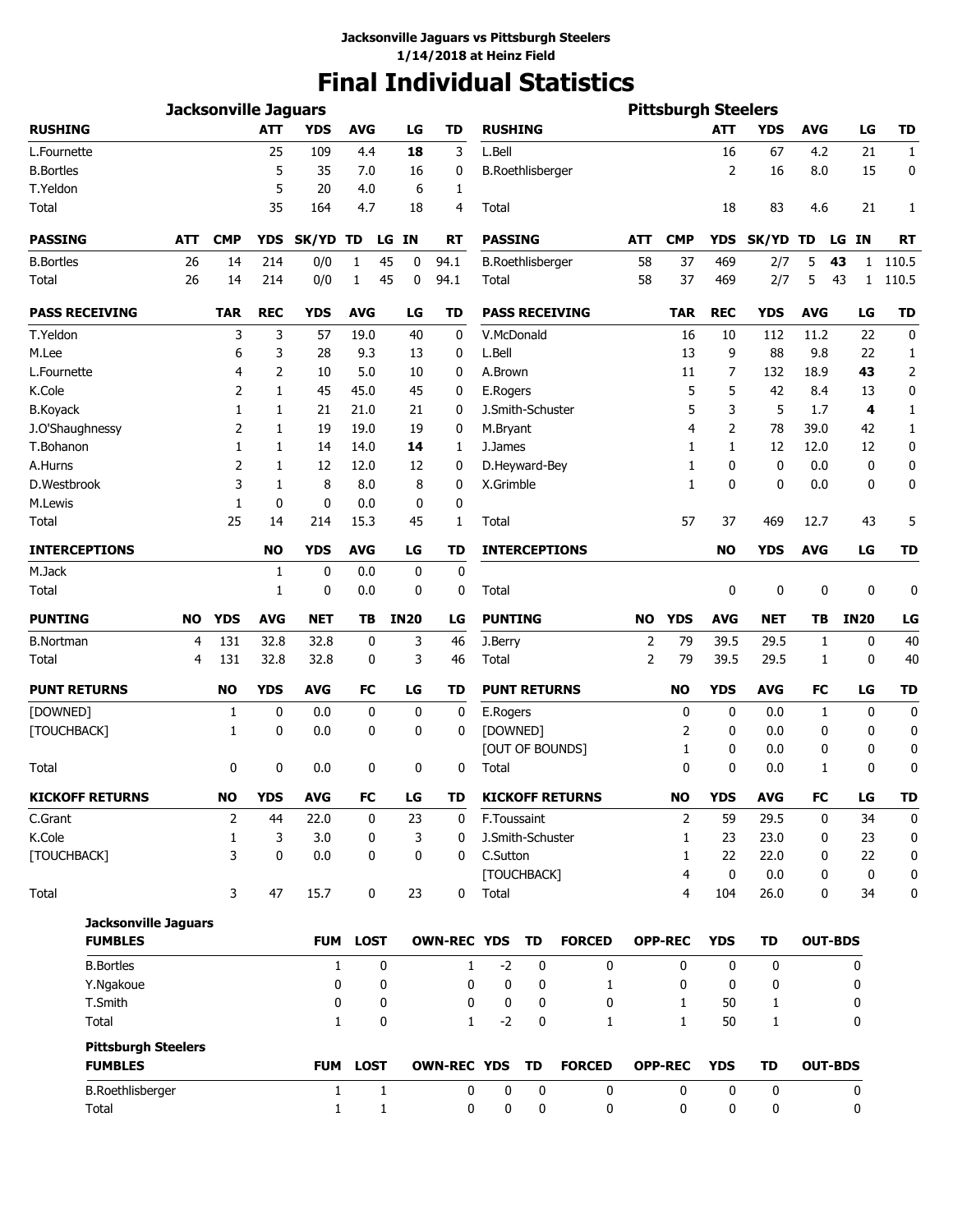# **Final Team Statistics**

|                                                      | <b>Visitor</b> | Home            |
|------------------------------------------------------|----------------|-----------------|
|                                                      | <b>Jaquars</b> | <b>Steelers</b> |
| <b>TOTAL FIRST DOWNS</b>                             | 22             | 28              |
| By Rushing                                           | 9              | 4               |
| By Passing                                           | 12             | 23              |
| <b>By Penalty</b>                                    | 1              | 1               |
| THIRD DOWN EFFICIENCY                                | 8-14-57%       | 7-16-44%        |
| <b>FOURTH DOWN EFFICIENCY</b>                        | 1-1-100%       | 4-6-67%         |
| <b>TOTAL NET YARDS</b>                               | 378            | 545             |
| Total Offensive Plays (inc. times thrown passing)    | 61             | 78              |
| Average gain per offensive play                      | 6.2            | 7.0             |
| <b>NET YARDS RUSHING</b>                             | 164            | 83              |
| <b>Total Rushing Plays</b>                           | 35             | 18              |
| Average gain per rushing play                        | 4.7            | 4.6             |
| Tackles for a loss-number and yards                  | $0-0$          | $3 - 7$         |
| <b>NET YARDS PASSING</b>                             | 214            | 462             |
| Times thrown - yards lost attempting to pass         | $0 - 0$        | $2 - 7$         |
| Gross yards passing                                  | 214            | 469             |
| <b>PASS ATTEMPTS-COMPLETIONS-HAD INTERCEPTED</b>     | 26-14-0        | 58-37-1         |
| Avg gain per pass play (inc.# thrown passing)        | 8.2            | 7.7             |
| <b>KICKOFFS Number-In End Zone-Touchbacks</b>        | $8 - 6 - 4$    | $7 - 3 - 3$     |
| <b>PUNTS Number and Average</b>                      | 4-32.8         | $2 - 39.5$      |
| Had Blocked                                          | 0              | 0               |
| <b>FGs - PATs Had Blocked</b>                        | $0-0$          | $0 - 0$         |
| <b>Net Punting Average</b>                           | 32.8           | 29.5            |
| <b>TOTAL RETURN YARDAGE (Not Including Kickoffs)</b> | 0              | $\Omega$        |
| No. and Yards Punt Returns                           | $0 - 0$        | $0 - 0$         |
| No. and Yards Kickoff Returns                        | $3-47$         | 4-104           |
| No. and Yards Interception Returns                   | $1 - 0$        | $0 - 0$         |
| <b>PENALTIES Number and Yards</b>                    | $3 - 40$       | $4 - 25$        |
| <b>FUMBLES Number and Lost</b>                       | $1 - 0$        | $1 - 1$         |
| <b>TOUCHDOWNS</b>                                    | 6              | 6               |
| Rushing                                              | 4              | 1               |
| Passing                                              | 1              | $\mathbf 5$     |
| Fumbles                                              | 1              | 0               |
| <b>EXTRA POINTS Made-Attempts</b>                    | $6-6$          | $6-6$           |
| Kicking Made-Attempts                                | $6-6$          | $6-6$           |
| <b>FIELD GOALS Made-Attempts</b>                     | $1 - 1$        | $0-0$           |
| <b>RED ZONE EFFICIENCY</b>                           | 5-5-100%       | 3-3-100%        |
| <b>GOAL TO GO EFFICIENCY</b>                         | 3-3-100%       | 2-2-100%        |
| <b>SAFETIES</b>                                      | 0              | 0               |
| <b>FINAL SCORE</b>                                   | 45             | 42              |
| <b>TIME OF POSSESSION</b>                            | 28:50          | 31:10           |
|                                                      |                |                 |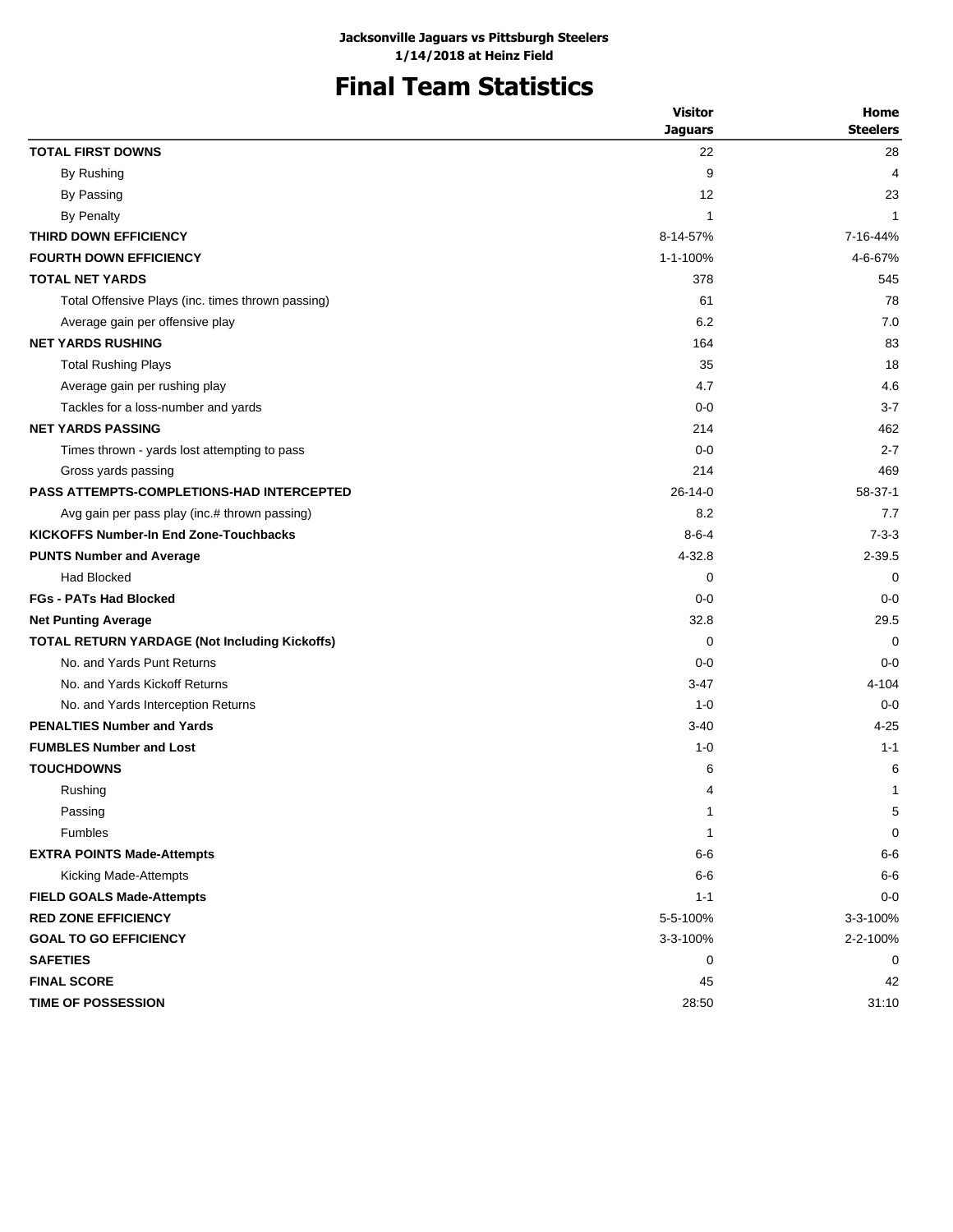# **Ball Possession And Drive Chart**

#### **Jacksonville Jaguars**

| #  | Time<br>Recd | Time<br>Lost |      | <b>Time How Ball</b><br><b>Poss Obtained</b> | <b>Drive</b><br>Began | #<br><b>Play</b> | Yds<br>Gain | Yds<br>Pen | Net<br>Yds | 1st<br>Down | Last<br>Scrm  | <b>How Given</b><br>Up |
|----|--------------|--------------|------|----------------------------------------------|-----------------------|------------------|-------------|------------|------------|-------------|---------------|------------------------|
|    | 15:00        | 10:40        |      | 4:20 Kickoff                                 | JAX 34                | 8                | 66          | 0          | 66         | 4           | $*$ PIT 1     | Touchdown              |
|    | 9:00         | 7:01         |      | 1:59 Punt                                    | <b>JAX 27</b>         | 4                | 16          | 0          | 16         |             | JAX 43        | Punt                   |
| 3  | 5:31         | 5:26         |      | 0:05 Interception                            | PIT 18                |                  | 18          | 0          | 18         |             | $*$ PIT 18    | Touchdown              |
| 4  | 1:07         | 11:31        |      | 4:36 Downs                                   | JAX 25                | 11               | 70          | 5          | 75         | 6           | $*$ PIT 4     | Touchdown              |
| 5  | 8:20         | 4:00         |      | 4:20 Kickoff                                 | JAX 25                | 8                | 30          | 0          | 30         | 2           | <b>PIT 45</b> | Punt                   |
| 6  | 0:25         | 0:00         |      | 0:25 Kickoff                                 | <b>JAX 25</b>         |                  | $-1$        | 0          | $-1$       | 0           | JAX 25        | End of Half            |
|    | 9:09         | 6:02         | 3:07 | Kickoff                                      | JAX 22                | 6                | 19          |            | 19         |             | JAX 41        | Punt                   |
| 8  | 2:13         | 14:45        |      | 2:28 Punt                                    | JAX 20                | 6                | 13          | 0          | 13         |             | JAX 33        | Punt                   |
| 9  | 12:44        | 10:34        |      | 2:10 Downs                                   | JAX 39                | 5                | 61          | 0          | 61         | 3           | $*$ PIT 3     | Touchdown              |
| 10 | 9:05         | 4:19         |      | 4:46 Kickoff                                 | <b>JAX 25</b>         | 8                | 75          | 0          | 75         | 3           | $*$ PIT 14    | Touchdown              |
| 11 | 2:18         | 1:45         |      | 0:33 Kickoff                                 | PIT 36                | 4                | 9           | 0          | 9          | 0           | <b>PIT 27</b> | Field Goal             |
| 12 | 0:01         | 0:00         |      | 0:01 Kickoff                                 |                       | 0                | 0           | 0          | 0          | 0           |               | End of Game            |

(388) Average JAX 35

#### **Pittsburgh Steelers**

| #  | Time<br>Recd | Time<br>Lost | <b>Time How Ball</b><br><b>Poss Obtained</b> | <b>Drive</b><br>Began | #<br><b>Play</b> | Yds<br>Gain | Yds<br>Pen   | Net<br>Yds | 1st<br>Down    | Last<br><b>Scrm</b> | <b>How Given</b><br>Up |
|----|--------------|--------------|----------------------------------------------|-----------------------|------------------|-------------|--------------|------------|----------------|---------------------|------------------------|
|    | 10:40        | 9:00         | 1:40 Kickoff                                 | <b>PIT 25</b>         | 3                | 8           | 0            | 8          | 0              | <b>PIT 33</b>       | Punt                   |
| 2  | 7:01         | 5:31         | 1:30 Punt                                    | <b>PIT 11</b>         | 3                | $-1$        | $\mathbf{0}$ | $-1$       | 0              | <b>PIT 10</b>       | Interception           |
| 3  | 5:26         | 1:07         | 4:19 Kickoff                                 | <b>PIT 25</b>         | 8                | 50          | 0            | 50         | 3              | <b>JAX 21</b>       | Downs                  |
| 4  | 11:31        | 8:20         | 3:11 Kickoff                                 | PIT 36                | 6                | 64          | 0            | 64         | 3              | <b>JAX 23</b>       | Touchdown              |
| 5  | 4:00         | 2:20         | 1:40 Punt                                    | <b>PIT 25</b>         | 4                | 25          | $\Omega$     | 25         | 2              | <b>JAX 47</b>       | Fumble                 |
| 6  | 2:20         | 0:25         | 1:55 Kickoff                                 | <b>PIT 49</b>         |                  | 51          | 0            | 51         | 2              | JAX 36              | Touchdown              |
|    | 15:00        | 9:09         | 5:51 Kickoff                                 | <b>PIT 23</b>         | 10               | 62          | 15           | 77         | 5              | * JAX 19            | Touchdown              |
| 8  | 6:02         | 2:13         | 3:49 Punt                                    | <b>PIT 19</b>         | 6                | 42          | $\mathbf{0}$ | 42         | $\overline{2}$ | <b>JAX 39</b>       | Punt                   |
| 9  | 14:45        | 12:44        | 2:01 Punt                                    | <b>JAX 48</b>         | 4                | 9           | 0            | 9          | 0              | JAX 39              | Downs                  |
| 10 | 10:34        | 9:05         | 1:29 Kickoff                                 | <b>PIT 25</b>         | 5                | 75          | 0            | 75         | 2              | <b>JAX 43</b>       | Touchdown              |
| 11 | 4:19         | 2:18         | 2:01 Kickoff                                 | <b>PIT 25</b>         | 12               | 75          | $\mathbf{0}$ | 75         | 5              | $*$ JAX 9           | Touchdown              |
| 12 | 1:45         | 0:01         | 1:44 Kickoff                                 | <b>PIT 25</b>         | 10               | 85          | $-10$        | 75         | 4              | $*$ JAX 4           | Touchdown              |

(340) Average PIT 28

**\* inside opponent's 20**

|                | <b>Time of Possession by Quarter</b> | 1st                 | 2nd  | 3rd  | 4th                  | ΟТ | Total |
|----------------|--------------------------------------|---------------------|------|------|----------------------|----|-------|
| <b>Visitor</b> | Jacksonville Jaguars                 | 7:31                | 8:14 | 5:20 | 7:45                 |    | 28:50 |
| Home           | Pittsburgh Steelers                  | 7:29                | 6:46 | 9:40 | 7:15                 |    | 31:10 |
|                | Kickoff Drive No.-Start Average      | Jaguars: 5 - JAX 26 |      |      | Steelers: 8 - PIT 29 |    |       |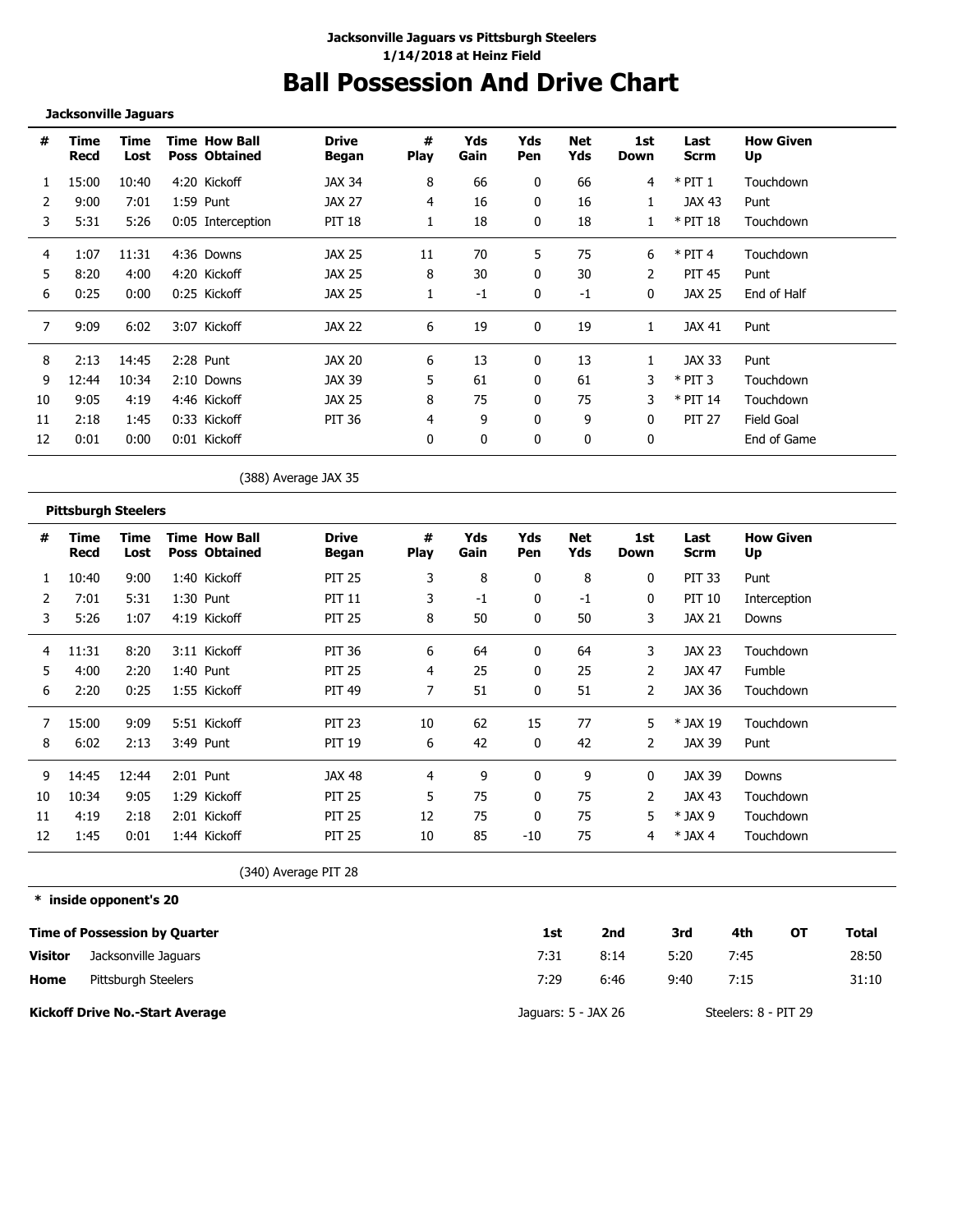### **Final Defensive Statistics**

| <b>Jacksonville Jaguars</b> |                |              |                |              | <b>Reqular Defensive Plays</b> |              |             |              |           |              |           |            | <b>Special Teams</b> |              |              |           |            | <b>Misc</b>  |             |           |
|-----------------------------|----------------|--------------|----------------|--------------|--------------------------------|--------------|-------------|--------------|-----------|--------------|-----------|------------|----------------------|--------------|--------------|-----------|------------|--------------|-------------|-----------|
|                             | <b>TKL</b>     | <b>AST</b>   | <b>COMB</b>    | <b>SK</b>    | / YDS                          | <b>TFL</b>   | О           | ΙN           | <b>PD</b> | FF           | <b>FR</b> | <b>TKL</b> | <b>AST</b>           | FF           | <b>FR</b>    | <b>BL</b> | <b>TKL</b> | <b>AST</b>   | FF          | <b>FR</b> |
| T.Smith                     | 14             | 2            | 16             | 0            | 0                              | 0            | 0           | 0            | 1         | 0            | 1         | 0          | 0                    | 0            | 0            | 0         | 0          | 0            | 0           | 0         |
| <b>B.Church</b>             |                | 2            | 7              | 0            | 0                              | 0            | 0           | 0            | 0         | 0            | 0         | 0          | 0                    | 0            | 0            | 0         | 0          | 0            | 0           | 0         |
| M.Jack                      | 5              | 1            | 6              | $\mathbf{0}$ | 0                              | 1            | 0           | 1            | 1         | 0            | 0         | 0          | 0                    | 0            | 0            | 0         | 0          | 0            | 0           | 0         |
| M.Jackson                   | 4              | 2            | 6              | 0            | 0                              | 1            | 2           | 0            | 0         | 0            | 0         | 0          | 0                    | 0            | 0            | 0         | 0          | 0            | 0           | 0         |
| A.Bouye                     | 4              | $\mathbf{1}$ | 5              | 0            | 0                              | 0            | 0           | 0            | 0         | $\mathbf{0}$ | 0         | 0          | 0                    | 0            | 0            | 0         | 0          | 0            | 0           | 0         |
| J.Ramsey                    |                | 1            | 4              | 0            | 0                              | 0            | 0           | 0            | 0         | 0            | 0         | 0          | 0                    | 0            | 0            | 0         | 0          | 0            | 0           | 0         |
| Y.Ngakoue                   | 2              | 1            | 3              | 1            | 3                              | 1            | 2           | 0            | 1         | 1            | 0         | 0          | 0                    | 0            | 0            | 0         | 0          | 0            | 0           | 0         |
| P.Posluszny                 | 2              | 1            | 3              | 0            | 0                              | 0            | 0           | 0            | 1         | 0            | 0         | 0          | 0                    | 0            | 0            | 0         | 0          | 0            | 0           | 0         |
| C.Campbell                  | $\overline{2}$ | $\mathbf{0}$ | 2              | 0            | 0                              | 0            | 0           | 0            | 0         | $\mathbf{0}$ | 0         | 0          | 0                    | 0            | 0            | 0         | 0          | 0            | 0           | 0         |
| A.Jones                     |                | 1            | 2              | 0            | 0                              | 0            | 0           | 0            |           | 0            | 0         | 0          | 0                    | 0            | 0            | 0         | 0          | 0            | 0           | 0         |
| A.Colvin                    |                | $\mathbf{1}$ | $\overline{2}$ | 0            | 0                              | 0            | 0           | 0            | 0         | 0            | 0         | 0          | 0                    | 0            | 0            | 0         | 0          | 0            | 0           | 0         |
| M.Dareus                    |                | 0            | 1              | 1            | 4                              | 1            |             | 0            | 0         | 0            | 0         | 0          | 0                    | 0            | 0            | 0         | 0          | 0            | 0           | 0         |
| D.Fowler                    |                | $\mathbf{0}$ | $\mathbf{1}$   | $\mathbf{0}$ | 0                              | $\mathbf{0}$ | 0           | $\mathbf{0}$ | 1         | $\mathbf{0}$ | 0         | 0          | 0                    | $\mathbf{0}$ | $\mathbf{0}$ | 0         | 0          | $\mathbf{0}$ | $\mathbf 0$ | 0         |
| T.Gipson                    |                | 1            |                | 0            | 0                              | 0            | 0           | 0            | 0         | 0            | 0         | 0          | 0                    | 0            | 0            | 0         | 0          | 0            | 0           | 0         |
| D.Smoot                     | 0              | $\Omega$     | 0              | 0            | 0                              | 0            | 2           | 0            | 0         | 0            | 0         | 0          | 0                    | 0            | 0            | 0         | 0          | 0            | 0           | 0         |
| J.Wilson                    | 0              | 0            | 0              | 0            | 0                              | 0            | 0           | 0            | 2         | 0            | 0         | 1          | 0                    | 0            | 0            | 0         | 0          | 0            | 0           | 0         |
| T.Patmon                    | 0              | $\mathbf{0}$ | 0              | $\mathbf{0}$ | 0                              | 0            | 0           | $\mathbf{0}$ | 0         | 0            | 0         | 1          | 0                    | $\mathbf{0}$ | 0            | 0         | 0          | $\mathbf{0}$ | 0           | 0         |
| D.Payne                     |                | 0            | 0              | 0            | 0                              | 0            | 0           | 0            | 0         | 0            | 0         |            | 0                    | 0            | 0            | 0         | 0          | 0            | 0           | 0         |
| J.Myrick                    |                | $\Omega$     | 0              | $\mathbf{0}$ | 0                              | 0            | 0           | 0            | 0         | $\Omega$     | 0         |            | 0                    | 0            | 0            | 0         | 0          | 0            | 0           | 0         |
| <b>B.Brown</b>              | 0              | 0            | 0              | 0            | 0                              | 0            | 0           | 0            | 0         | 0            | 0         | 0          | 1                    | 0            | 0            | 0         | 0          | 0            | 0           | 0         |
| <b>B.Bortles</b>            | 0              | $\mathbf{0}$ | 0              | 0            | 0                              | 0            | $\mathbf 0$ | $\mathbf{0}$ | 0         | 0            | 0         | 0          | 0                    | $\mathbf{0}$ | 0            | 0         | 0          | 0            | 0           | 1         |
| <b>Total</b>                | 45             | 14           | 59             | 2            | 7                              | 4            |             | 1            | 8         | 1            | 1         | 4          | 1                    | 0            | 0            | 0         | 0          | 0            | O           | 1         |

**TKL = Tackle AST = Assist COMB = Combined QH=QB Hit IN = Interception PD = Pass Defense FF = Forced Fumble FR = Fumble Recovery**

| <b>Pittsburgh Steelers</b> |            |              |                |              | <b>Regular Defensive Plays</b> |        |   |    |           |              |           |            | <b>Special Teams</b> |           |           |           |              | <b>Misc</b> |             |           |
|----------------------------|------------|--------------|----------------|--------------|--------------------------------|--------|---|----|-----------|--------------|-----------|------------|----------------------|-----------|-----------|-----------|--------------|-------------|-------------|-----------|
|                            | <b>TKL</b> | <b>AST</b>   | <b>COMB</b>    | SK           | <b>YDS</b>                     | TFL QH |   | IN | <b>PD</b> | <b>FF</b>    | <b>FR</b> | <b>TKL</b> | <b>AST</b>           | <b>FF</b> | <b>FR</b> | <b>BL</b> | <b>TKL</b>   | <b>AST</b>  | FF          | <b>FR</b> |
| S.Davis                    | 9          | 3            | 12             | 0            | 0                              | 0      | 0 | 0  | 0         | 0            | 0         | 0          | 0                    | 0         | 0         | 0         | 0            | 0           | 0           | 0         |
| V. Williams                | 6          | 4            | 10             | 0            | 0                              | 0      |   | 0  | 0         | 0            | 0         | 0          | 0                    | U         | 0         | 0         | 0            | 0           | 0           | 0         |
| M.Mitchell                 |            |              | 5              | 0            | 0                              | 0      |   | 0  | 0         | 0            | 0         | 0          | 0                    |           | 0         | 0         | 0            | 0           | 0           |           |
| S.Spence                   |            | 2            | 5              | 0            | 0                              | 0      |   | 0  | 0         | 0            | 0         | 0          | 0                    | 0         | 0         | 0         | 0            | 0           | 0           |           |
| J.Haden                    | 4          | $\mathbf{0}$ | 4              | 0            | $\mathbf{0}$                   | 0      | 0 | 0  |           | 0            | 0         | 0          | 0                    | 0         | 0         | 0         | $\mathbf{0}$ | 0           | $\mathbf 0$ | 0         |
| <b>B.Dupree</b>            |            |              | 4              | 0            | 0                              | 0      |   | 0  | 0         | 0            | 0         | 0          | 0                    | 0         | 0         | 0         | 0            | 0           | 0           | 0         |
| S.Tuitt                    |            |              | 3              | 0            | 0                              | 0      |   | 0  | 0         | 0            | 0         | 0          | 0                    | 0         | 0         | 0         | 0            | 0           | 0           | 0         |
| A.Burns                    |            |              | 3              | 0            | 0                              | 0      |   | 0  | 2         | 0            | 0         | 0          | 0                    | 0         | 0         | 0         | 0            | 0           | 0           |           |
| T.Watt                     |            |              | $\overline{2}$ | $\mathbf{0}$ | $\mathbf{0}$                   | 0      |   | 0  |           | $\Omega$     | 0         | 0          | 0                    | 0         | 0         | 0         | 0            | 0           | $\mathbf 0$ | 0         |
| R.Golden                   |            | 2            | 2              | 0            | 0                              | 0      | 0 | 0  | 0         | 0            | 0         | 0          | 0                    | 0         | 0         | 0         | 0            | 0           | 0           | 0         |
| L.Fort                     |            | 0            |                | 0            | 0                              | 0      | 0 | 0  |           | $\Omega$     | 0         | 0          | 0                    | U         | 0         | 0         | 0            | 0           | 0           | 0         |
| J.Hargrave                 |            | 0            |                | 0            | 0                              | 0      | 0 | 0  | 0         | 0            | 0         | 0          | 0                    | 0         | 0         | 0         | 0            | 0           | 0           |           |
| C.Heyward                  |            | $\mathbf{0}$ |                | $\mathbf{0}$ | $\mathbf{0}$                   |        | 0 | 0  | 0         | $\Omega$     | 0         | 0          | 0                    |           | 0         | 0         | $\Omega$     | 0           | 0           | 0         |
| T.Alualu                   |            | 0            |                | 0            | 0                              | 0      |   | 0  | 0         | $\Omega$     | 0         | 0          | 0                    | 0         | 0         | 0         | $\Omega$     | 0           | 0           | 0         |
| L.Walton                   |            |              |                | 0            | 0                              | 0      |   | 0  | 0         | 0            | 0         | 0          | 0                    | O         | 0         | 0         | 0            | 0           | 0           |           |
| M.Hilton                   | 0          | 0            | 0              | 0            | 0                              | 0      | 0 | 0  | 0         | 0            | 0         |            |                      | 0         | 0         | 0         | 0            | 0           | 0           | 0         |
| F.Toussaint                | 0          | $\mathbf{0}$ | 0              | 0            | 0                              | 0      | 0 | 0  | 0         | $\mathbf{0}$ | 0         |            | 0                    | 0         | 0         | 0         | $\mathbf{0}$ | 0           | 0           | 0         |
| A.Chickillo                |            | U            | <sup>0</sup>   | 0            | 0                              | 0      |   | 0  | 0         | ŋ            | 0         |            | 0                    | 0         | 0         | 0         | $\Omega$     | 0           | 0           | 0         |
| <b>Total</b>               | 38         | 17           | 55             | 0            | 0                              |        |   | 0  | 5         | 0            | 0         |            |                      | 0         | O         | 0         | 0            |             |             |           |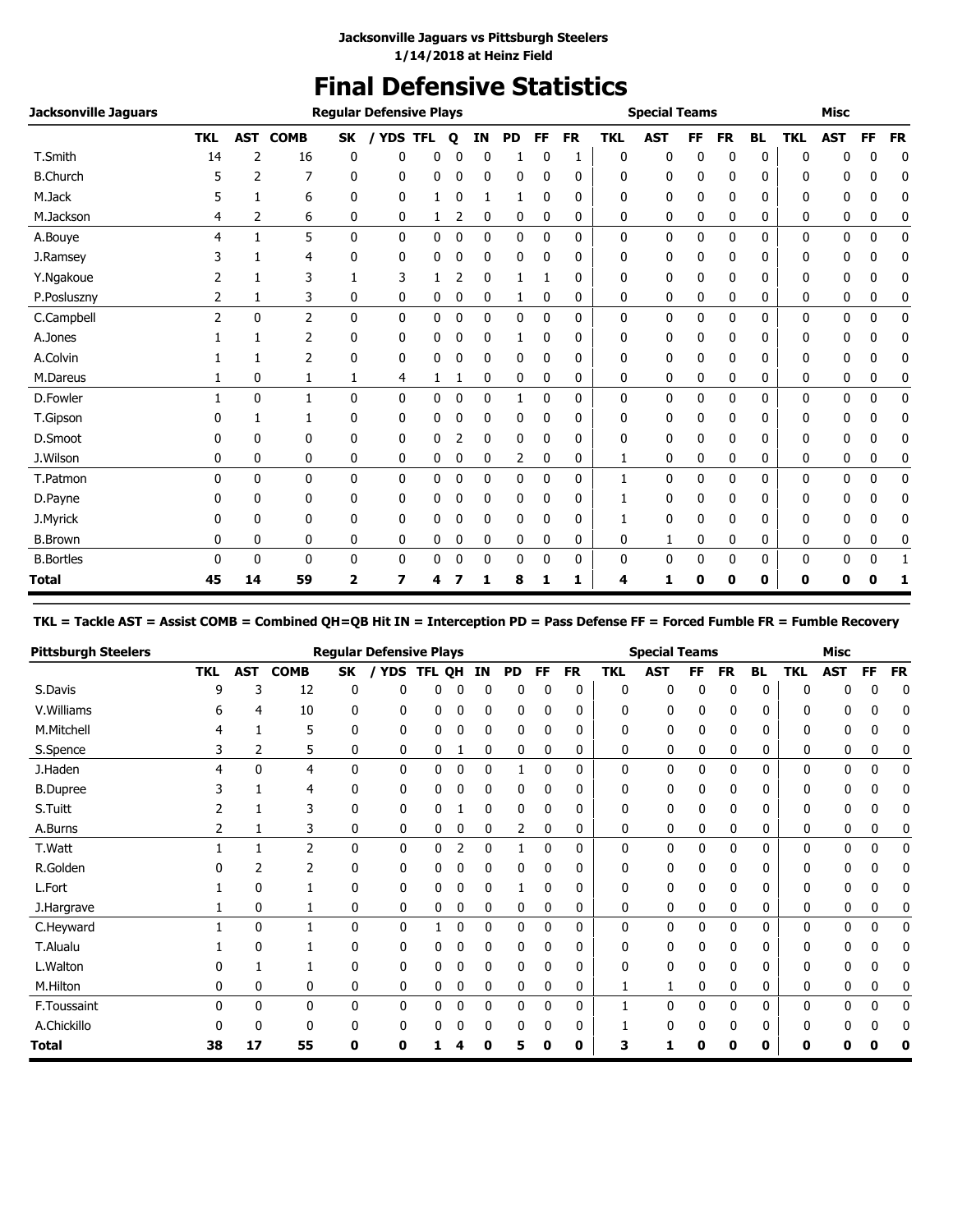### **Jacksonville Jaguars vs Pittsburgh Steelers**

**1/14/2018 at Heinz Field**

## **First Half Summary**

|                 |     | PERIOD SCORES                                             |                                                                               | TIME OF POSSESSION |                |      |
|-----------------|-----|-----------------------------------------------------------|-------------------------------------------------------------------------------|--------------------|----------------|------|
| <b>Jaquars</b>  |     | $14 \t14 = 28$                                            | Jaquars                                                                       | 15:45              |                |      |
| <b>Steelers</b> |     | $0 \t14 = 14$                                             | <b>Steelers</b>                                                               | 14:15              |                |      |
|                 |     |                                                           | <b>Scoring Plays</b>                                                          |                    |                |      |
| Team            | Qtr | Time Play Description (Extra Point) (Drive Info)          |                                                                               |                    | <b>Visitor</b> | Home |
| Jaguars         |     | 10:40 L.Fournette 1 yd. run (J.Lambo kick) (8-66, 4:20)   |                                                                               |                    |                | 0    |
| Jaguars         |     | 5:26 L. Fournette 18 yd. run (J. Lambo kick) (1-18, 0:05) |                                                                               |                    | 14             | 0    |
| Jaquars         | 2   | 11:31 T. Yeldon 4 yd. run (J. Lambo kick) (11-75, 4:36)   |                                                                               |                    | 21             | 0    |
| Steelers        |     |                                                           | 8:20 A.Brown 23 yd. pass from B.Roethlisberger (C.Boswell kick) (6-64, 3:11)  |                    | 21             | 7    |
| Jaquars         | 2   | 2:20 T.Smith 50 yd. fumble return (J.Lambo kick)          |                                                                               |                    | 28             | 7    |
| Steelers        | 2   |                                                           | 0:25 M.Bryant 36 yd. pass from B.Roethlisberger (C.Boswell kick) (7-51, 1:55) |                    | 28             | 14   |
|                 |     |                                                           |                                                                               |                    |                |      |

|                                            | Jacksonville Jaguars | Pittsburgh Steelers |
|--------------------------------------------|----------------------|---------------------|
| <b>TOTAL FIRST DOWNS</b>                   | 14                   | 10                  |
| First Downs Rushing-Passing-by Penalty     | $7 - 6 - 1$          | $2 - 8 - 0$         |
| <b>THIRD DOWN EFFICIENCY</b>               | $3 - 6 - 50%$        | $2 - 6 - 33%$       |
| <b>TOTAL NET YARDS</b>                     | 199                  | 197                 |
| <b>Total Offensive Plays</b>               | 33                   | 31                  |
| <b>NET YARDS RUSHING</b>                   | 116                  | 46                  |
| <b>NET YARDS PASSING</b>                   | 83                   | 151                 |
| Gross Yards Passing                        | 83                   | 158                 |
| Times thrown-yards lost attempting to pass | $0 - 0$              | $2 - 7$             |
| Pass Attempts-Completions-Had Intercepted  | $14 - 7 - 0$         | $21 - 15 - 1$       |
| <b>Punts-Number and Average</b>            | $2 - 38$             | $1 - 40$            |
| <b>Penalties-Number and Yards</b>          | $2 - 25$             | $1 - 5$             |
| <b>Fumbles-Number and Lost</b>             | $0 - 0$              | $1 - 1$             |
| <b>Red Zone Efficiency</b>                 | $3 - 3 - 100%$       | $0 - 0 - 0%$        |
| <b>Average Drive Start</b>                 | JAX 36               | <b>PIT 28</b>       |

|                             | <b>Jacksonville Jaguars</b> |                |                 |                                |            |    |           |      |           |             |                         |           |                       |             |            |                      | <b>Pittsburgh Steelers</b> |              |            |                |             |    |              |
|-----------------------------|-----------------------------|----------------|-----------------|--------------------------------|------------|----|-----------|------|-----------|-------------|-------------------------|-----------|-----------------------|-------------|------------|----------------------|----------------------------|--------------|------------|----------------|-------------|----|--------------|
| <b>RUSHING</b>              |                             |                | <b>ATT</b>      | <b>YDS</b>                     | <b>AVG</b> |    | LG        |      | TD        |             | <b>RUSHING</b>          |           |                       |             |            |                      | <b>ATT</b>                 |              | <b>YDS</b> | <b>AVG</b>     |             | LG | <b>TD</b>    |
| L.Fournette                 |                             |                | 12              | 82                             | 6.8        |    | 18        |      | 2         |             | L.Bell                  |           |                       |             |            |                      | 8                          |              | 46         | 5.8            |             | 21 | 0            |
| <b>B.Bortles</b>            |                             |                | 3               | 19                             | 6.3        |    | 11        |      | 0         |             |                         |           |                       |             |            |                      |                            |              |            |                |             |    |              |
| T.Yeldon                    |                             |                | 4               | 15                             | 3.8        |    | 6         |      | 1         |             |                         |           |                       |             |            |                      |                            |              |            |                |             |    |              |
| Total                       |                             |                | 19              | 116                            | 6.1        |    | 18        |      | 3         |             | Total                   |           |                       |             |            |                      | 8                          |              | 46         | 5.8            |             | 21 | 0            |
| <b>PASSING</b>              | <b>ATT</b>                  | <b>CMP</b>     | <b>YDS</b>      | SK/YD                          | <b>TD</b>  |    | LG IN     |      | <b>RT</b> |             | <b>PASSING</b>          |           |                       |             | <b>ATT</b> | <b>CMP</b>           | <b>YDS</b>                 | <b>SK/YD</b> |            | TD             | LG IN       |    | <b>RT</b>    |
| <b>B.Bortles</b>            | 14                          | 7              | 83              | 0/0                            | 0          | 21 | 0         | 68.5 |           |             | <b>B.Roethlisberger</b> |           |                       |             | 21         | 15                   | 158                        |              | 2/7        | 2              | 36          | 1  | 104.9        |
| Total                       | 14                          | $\overline{7}$ | 83              | 0/0                            | 0          | 21 | 0         | 68.5 |           |             | Total                   |           |                       |             | 21         | 15                   | 158                        |              | 2/7        | $\overline{2}$ | 36          | 1  | 104.9        |
| <b>PASS RECEIVING</b>       |                             | <b>TAR</b>     | <b>REC</b>      | <b>YDS</b>                     | <b>AVG</b> |    | LG        |      | TD        |             |                         |           | <b>PASS RECEIVING</b> |             |            | <b>TAR</b>           | <b>REC</b>                 |              | <b>YDS</b> | <b>AVG</b>     |             | LG | <b>TD</b>    |
| M.Lee                       |                             | 4              | 2               | 17                             | 8.5        |    | 13        |      | 0         |             | A.Brown                 |           |                       |             |            | 6                    | 4                          |              | 51         | 12.8           |             | 23 | $\mathbf{1}$ |
| <b>B.Koyack</b>             |                             | 1              | 1               | 21                             | 21.0       |    | 21        |      | 0         |             | E.Rogers                |           |                       |             |            | 4                    | 4                          |              | 36         | 9.0            |             | 13 | 0            |
| J.O'Shaughnessy             |                             | 2              | 1               | 19                             | 19.0       |    | 19        |      | 0         |             | L.Bell                  |           |                       |             |            | 4                    | 3                          |              | 23         | 7.7            |             | 17 | 0            |
| A.Hurns                     |                             | 2              | 1               | 12                             | 12.0       |    | 12        |      | 0         |             | J.Smith-Schuster        |           |                       |             |            | 2                    | $\overline{2}$             |              | 1          | 0.5            |             | 2  | 0            |
| L.Fournette                 |                             | 2              | 1               | 10                             | 10.0       |    | 10        |      | 0         |             | M.Bryant                |           |                       |             |            | 1                    | 1                          |              | 36         | 36.0           |             | 36 | $\mathbf{1}$ |
| T.Yeldon                    |                             | 1              | 1               | 4                              | 4.0        |    | 4         |      | 0         |             | V.McDonald              |           |                       |             |            | 4                    | 1                          |              | 11         | 11.0           |             | 11 | 0            |
| K.Cole                      |                             | 1              | $\mathbf{0}$    | 0                              | 0.0        |    | 0         |      | 0         |             |                         |           |                       |             |            |                      |                            |              |            |                |             |    |              |
| Total                       |                             | 13             | 7               | 83                             | 11.9       |    | 21        |      | 0         |             | Total                   |           |                       |             |            | 21                   | 15                         |              | 158        | 10.5           |             | 36 | 2            |
| <b>Jacksonville Jaguars</b> |                             |                |                 | <b>Reqular Defensive Plays</b> |            |    |           |      |           |             |                         |           |                       |             |            | <b>Special Teams</b> |                            |              |            |                | <b>Misc</b> |    |              |
|                             | <b>TKL</b>                  |                | <b>AST COMB</b> |                                | <b>SK</b>  |    | / YDS TFL | Q    | ΙN        |             | <b>PD</b>               | <b>FF</b> | <b>FR</b>             | <b>TKL</b>  | <b>AST</b> | FF                   | <b>FR</b>                  | <b>BL</b>    | <b>TKL</b> |                | <b>AST</b>  | FF | <b>FR</b>    |
| T.Smith                     |                             | 7              |                 | 8                              | 0          |    | 0         | 0    | 0         | 0           | 0                       | 0         |                       | $\mathbf 0$ |            | 0<br>0               | 0                          | 0            |            | 0              | 0           | 0  | 0            |
| M.Jack                      |                             | 3              | 1               | 4                              | 0          |    | 0         | 1    | 0         | 1           | 1                       | 0         | 0                     | 0           |            | 0                    | 0<br>$\mathbf 0$           | 0            |            | 0              | 0           | 0  | 0            |
| M.Jackson                   |                             |                | 2               | 3                              | 0          |    | 0         | 1    |           | 0           | 0                       | 0         | 0                     | 0           |            | 0                    | 0<br>0                     | 0            |            | 0              | 0           | 0  | 0            |
| A.Bouye                     |                             | 2              | 0               | 2                              | 0          |    | 0         | 0    | 0         | $\mathbf 0$ | 0                       | 0         | 0                     | 0           |            | 0                    | 0<br>0                     | 0            |            | 0              | 0           | 0  | 0            |
| <b>Total</b>                |                             | 13             | 4               | 17                             | 0          |    | 0         | 2    | 1         | 1           | 1                       | 0         | 1                     | 0           |            | $\mathbf 0$<br>0     | 0                          | 0            |            | 0              | 0           | 0  | 0            |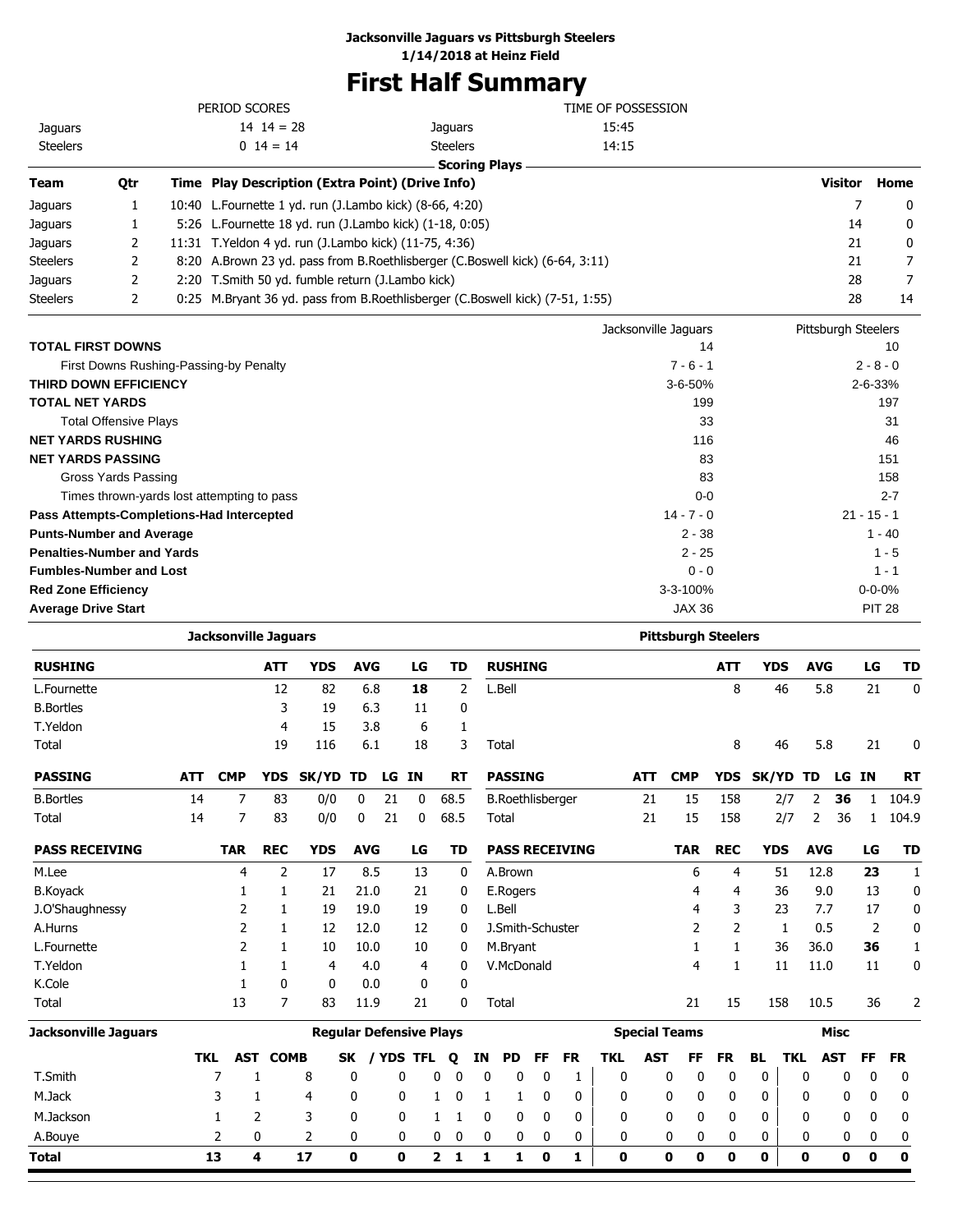# **First Half Summary**

| <b>Pittsburgh Steelers</b> |     |            |             |           | <b>Regular Defensive Plays</b> |   |    |     |    |           |     | <b>Special Teams</b> |    |    |              |     | Misc       |    |              |
|----------------------------|-----|------------|-------------|-----------|--------------------------------|---|----|-----|----|-----------|-----|----------------------|----|----|--------------|-----|------------|----|--------------|
|                            | TKL | <b>AST</b> | <b>COMB</b> | <b>SK</b> | / YDS TFL QH                   |   | IN | PD. | FF | <b>FR</b> | TKL | <b>AST</b>           | FF | FR | BL           | TKL | <b>AST</b> | FF | <b>FR</b>    |
| S.Davis                    | 6   |            |             |           |                                |   |    |     |    |           |     |                      |    |    |              |     |            |    | 0            |
| V. Williams                |     |            | b           |           |                                | υ |    |     |    |           | 0   |                      |    |    | 0            |     |            |    | $\mathbf{0}$ |
| A.Burns                    |     |            |             |           |                                |   |    |     |    |           | 0   |                      |    |    |              | 0   |            |    | 0            |
| <b>B.Dupree</b>            |     |            |             |           |                                | U |    |     |    |           | 0   | 0                    |    |    | $\mathbf{0}$ |     |            |    | $\Omega$     |
| <b>Total</b>               | 13  |            | 19          | 0         |                                |   |    |     |    | 0         | 0   |                      | 0  |    |              |     | o          |    | - 0          |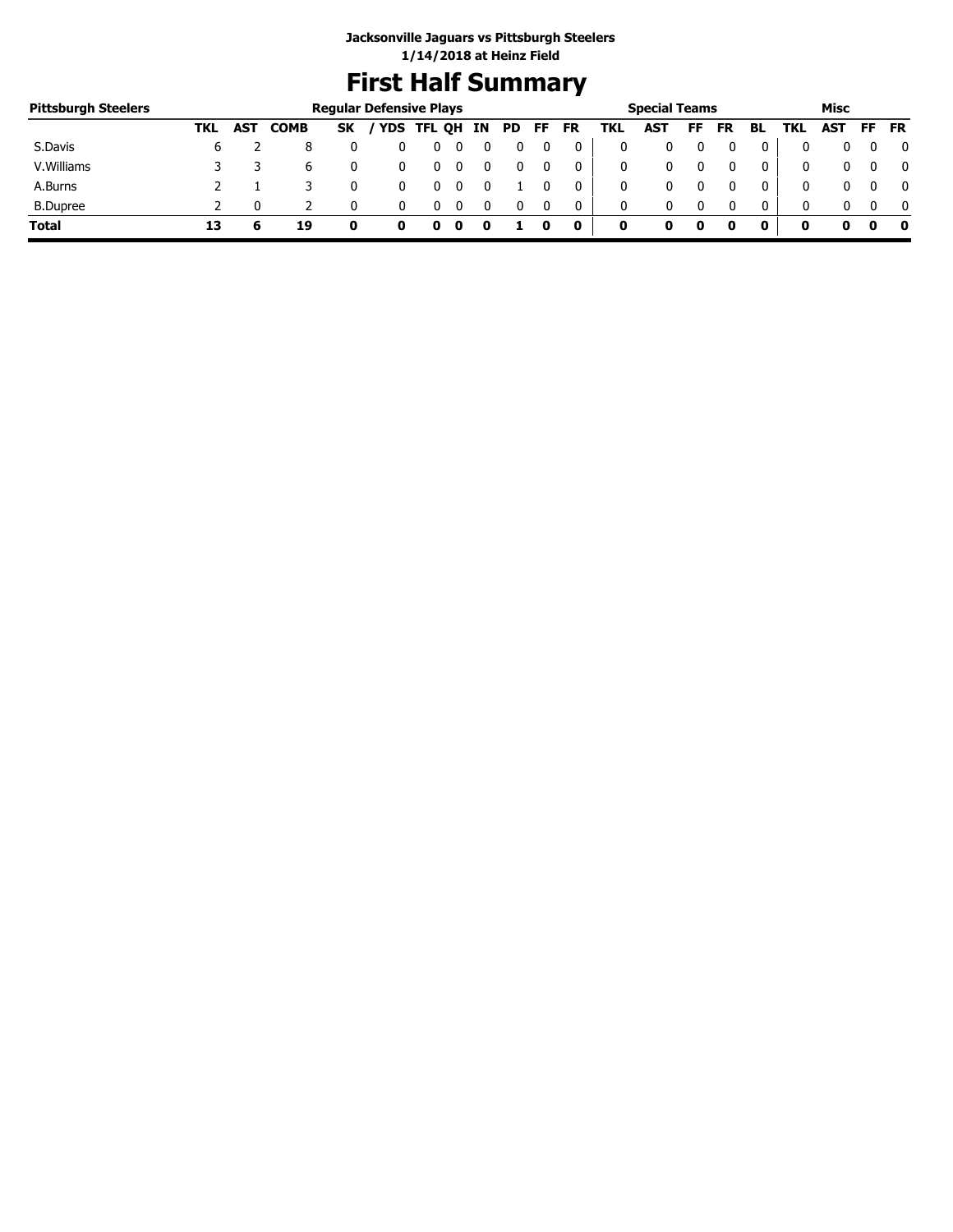#### **Play By Play First Quarter** 1/14/2018 PIT wins the coin toss and elects to defer. JAX elects to Receive, and PIT elects to defend the north goal. C.Boswell kicks 54 yards from PIT 35 to JAX 11. C.Grant to JAX 34 for 23 yards (F.Toussaint, M.Hilton). **Jacksonville Jaguars at 15:00, (1st play from scrimmage 14:50)** 1-10-JAX 34 (14:50) L.Fournette up the middle to JAX 39 for 5 yards (S.Tuitt). 2-5-JAX 39 (14:17) B.Bortles pass short right to B.Koyack to PIT 40 for 21 yards (V.Williams, A.Burns). P1 1-10-PIT 40 (13:36) B.Bortles pass short middle to M.Lee to PIT 27 for 13 yards (S.Davis) [T.Watt]. P2 1-10-PIT 27 (12:52) B.Bortles pass short right to J.O'Shaughnessy to PIT 8 for 19 yards (J.Haden, V.Williams). P3 1-8-PIT 8 (12:13) L.Fournette left guard to PIT 6 for 2 yards (S.Davis). 2-6-PIT 6 (11:32) L.Fournette up the middle to PIT 1 for 5 yards (V.Williams). 3-1-PIT 1 (10:51) T.Shatley reported in as eligible. B.Bortles pass incomplete short right. Pressure by 48-Dupree, 96-Walton; Coverage by 56-Chickillo. 4-1-PIT 1 **(10:44) L.Fournette up the middle for 1 yard, TOUCHDOWN.** R4 J.Lambo extra point is GOOD, Center-C.Holba, Holder-B.Nortman.  **JAX 7 PIT 0, 8 plays, 66 yards, 4:20 drive, 4:20 elapsed** J.Lambo kicks 65 yards from JAX 35 to end zone, Touchback. **Pittsburgh Steelers at 10:40** 1-10-PIT 25 (10:40) (Shotgun) B.Roethlisberger pass incomplete short left to A.Brown. Coverage 21-Boute. (10:36) (Shotgun) C.Hubbard reported in as eligible. B.Roethlisberger pass short right to J.Smith-Schuster to PIT 27 for 2 yards (P.Posluszny, T.Smith). 2-10-PIT 25 3-8-PIT 27 (9:54) (Shotgun) B.Roethlisberger pass short right to E.Rogers to PIT 33 for 6 yards (T.Smith). 4-2-PIT 33 (9:12) (Punt formation) J.Berry punts 40 yards to JAX 27, Center-K.Canaday, downed by PIT-D.Heyward-Bey. **Jacksonville Jaguars at 9:00** 1-10-JAX 27 (9:00) L.Fournette left guard to JAX 37 for 10 yards (V.Williams; S.Davis). R5 1-10-JAX 37 (8:20) B.Bortles pass incomplete short middle to L.Fournette [S.Spence]. Pressure by 51-Spence. 2-10-JAX 37 (8:06) L.Fournette right guard to JAX 43 for 6 yards (S.Davis). 3-4-JAX 43 (7:20) (Shotgun) B.Bortles pass incomplete short middle to A.Hurns (A.Burns). Pressure by 98-Williams. 4-4-JAX 43 (7:13) (Punt formation) B.Nortman punts 46 yards to PIT 11, Center-C.Holba, downed by JAX-P.Thompson. **Pittsburgh Steelers at 7:01** 1-10-PIT 11 (7:01) C.Hubbard reported in as eligible. L.Bell left guard to PIT 12 for 1 yard (C.Campbell). 2-9-PIT 12 (6:23) (Shotgun) L.Bell left guard to PIT 10 for -2 yards (M.Jackson). (5:38) (Shotgun) B.Roethlisberger pass short right intended for V.McDonald INTERCEPTED by M.Jack at PIT 18. M.Jack ran ob at PIT 18 for no gain. 3-11-PIT 10 **Jacksonville Jaguars at 5:31** 1-10-PIT 18 (5:31) L.Fournette right tackle pushed ob at PIT 1 for 17 yards (J.Haden). **Jacksonville challenged the runner was out of bounds ruling, and the play was REVERSED. L.Fournette right tackle for 18 yards, TOUCHDOWN.** J.Lambo extra point is GOOD, Center-C.Holba, Holder-B.Nortman.

 **JAX 14 PIT 0, 1 plays, 18 yards, 0:05 drive, 9:34 elapsed** J.Lambo kicks 65 yards from JAX 35 to end zone, Touchback. **Pittsburgh Steelers at 5:26** 1-10 PIT 25  $(5.26)$  (Shotgun) L.Bell up the middle to PIT 45 for 20 years (T.Smith).

| $1 - 10 - 1112$              | $(3.20)$ (Shotgun) E.Ben up the findule to FIT 43 for 20 yards (T.Shinti).                                                          | TZ T           |
|------------------------------|-------------------------------------------------------------------------------------------------------------------------------------|----------------|
| 1-10-PIT 45                  | (4:44) C.Hubbard reported in as eligible. L.Bell right tackle to PIT 46 for 1 yard (T.Smith).                                       |                |
| $2-9-PIT46$                  | (4:10) (Shotgun) B.Roethlisberger pass short left to A.Brown to JAX 43 for 11 yards (J.Ramsey).                                     | P <sub>2</sub> |
| $1-10$ -JAX 43               | (3:28) (Shotgun) B.Roethlisberger pass short middle to E.Rogers to JAX 30 for 13 yards (T.Smith).                                   | P <sub>3</sub> |
| $1-10$ -JAX 30               | (2:44) (Shotgun) B.Roethlisberger pass incomplete short left to L.Bell. Coverage 21-Bouve.                                          |                |
| $2-10$ -JAX 30               | (2:38) (Shotgun) L.Bell left guard to JAX 22 for 8 yards (B.Church, M.Jack).                                                        |                |
| $3-2-JAX$ 22                 | $(1:57)$ (Shotgun) L.Bell right tackle to JAX 21 for 1 yard (D.Fowler, A.Colvin).                                                   |                |
|                              | Timeout #1 by JAX at $01:12$ .                                                                                                      |                |
| $4-1-JAX$ 21                 | (1:12) (Run formation) L.Bell right tackle to JAX 25 for -4 yards (J.Ramsey; M.Jackson). PIT-M.Gilbert was injured during the play. |                |
| Jacksonville Jaguars at 1:07 |                                                                                                                                     |                |
| $1-10$ -JAX 25               | $(1:07)$ B. Bortles pass incomplete short right to M. Lee.                                                                          |                |

2-10-JAX 25 (1:01) (Shotgun) L.Fournette up the middle to JAX 30 for 5 yards (S.Davis, V.Williams).

3-5-JAX 30 (:24) (Shotgun) B.Bortles pass short right to A.Hurns to JAX 42 for 12 yards (S.Spence). P7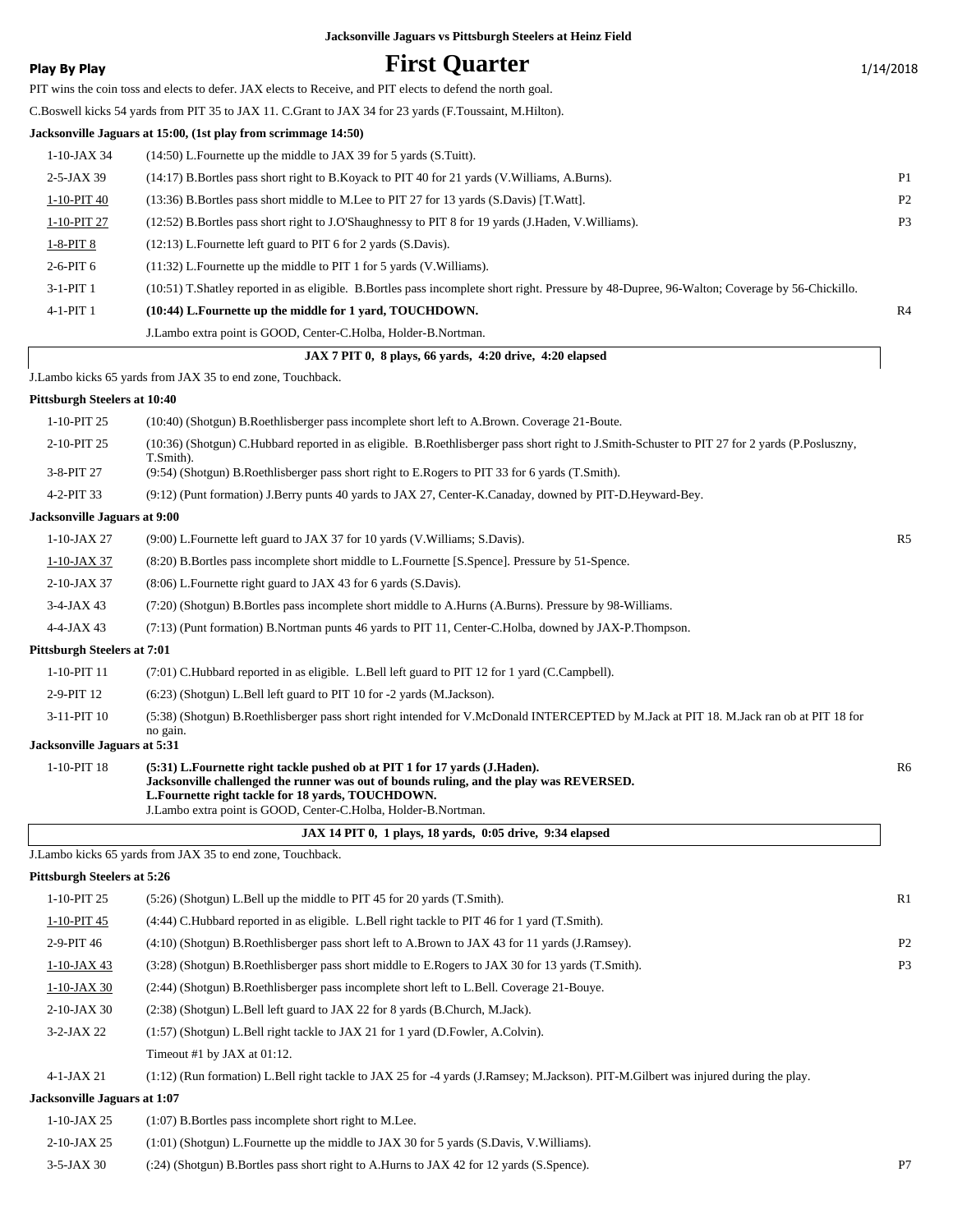|                             |              |              |                     |  |                     | Jacksonville Jaguars vs Pittsburgh Steelers at Heinz Field |  |
|-----------------------------|--------------|--------------|---------------------|--|---------------------|------------------------------------------------------------|--|
| <b>END OF OUARTER</b>       |              | Time         | <b>First Downs</b>  |  | <b>Efficiencies</b> |                                                            |  |
|                             | <b>Score</b> | Poss         |                     |  | R P X T 3Down       | 4 Down                                                     |  |
| <b>Jacksonville Jaguars</b> | 14           | 7:31         | $3 \quad 4 \quad 0$ |  | 1/3                 | 1/1                                                        |  |
| <b>Pittsburgh Steelers</b>  | 0            | 7:29 1 2 0 3 |                     |  | 0/3                 | 0/1                                                        |  |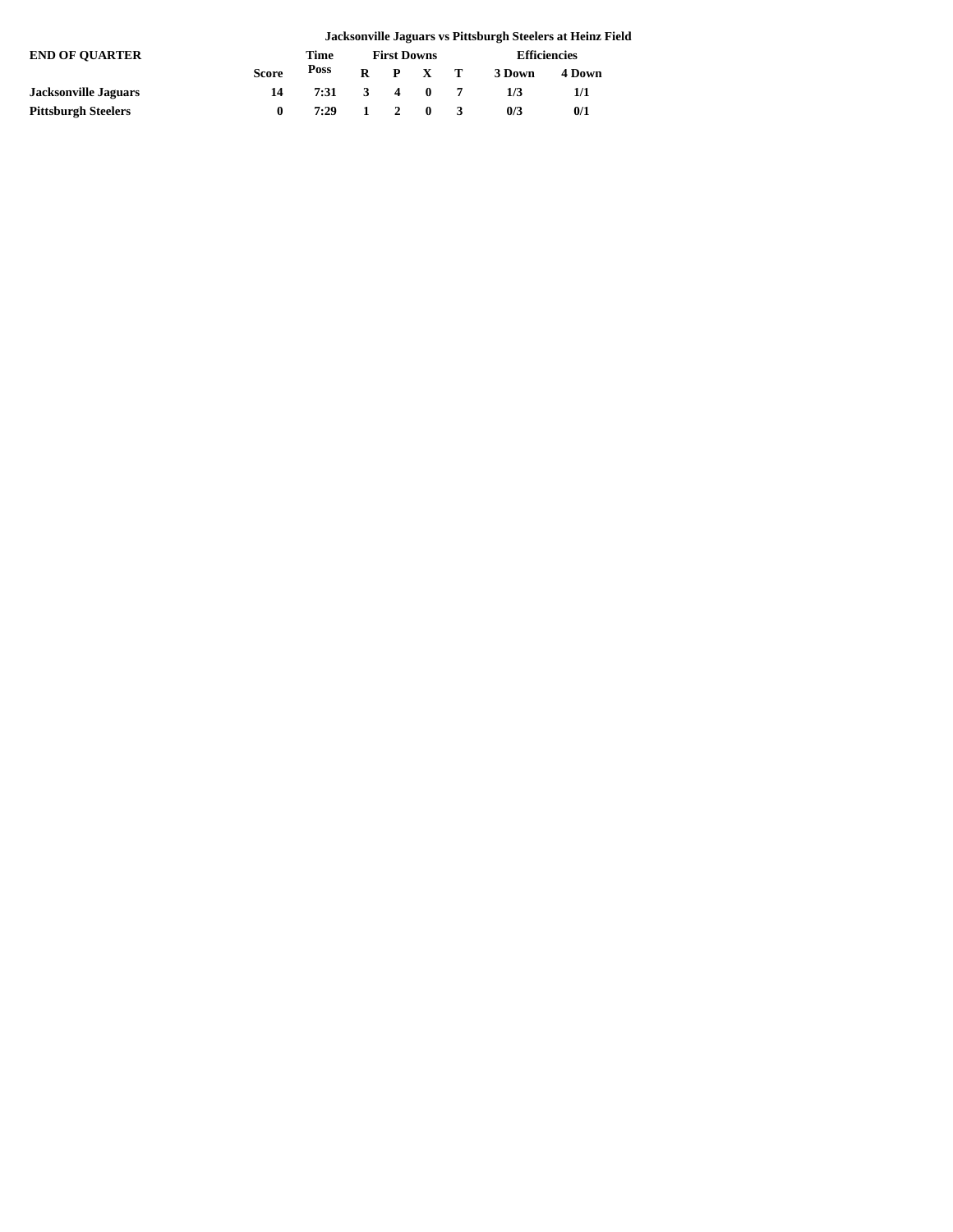| Play By Play                       | <b>Second Quarter</b>                                                                                                                                                                                                                     | 1/14/2018       |
|------------------------------------|-------------------------------------------------------------------------------------------------------------------------------------------------------------------------------------------------------------------------------------------|-----------------|
| Jacksonville Jaguars continued.    |                                                                                                                                                                                                                                           |                 |
| <u>1-10-JAX 42</u>                 | (15:00) (Shotgun) B.Bortles right end pushed ob at PIT 49 for 9 yards (S.Davis).                                                                                                                                                          |                 |
| 2-1-PIT 49                         | (14:35) L.Fournette left tackle to PIT 33 for 16 yards (M.Mitchell).                                                                                                                                                                      | R8              |
|                                    | PENALTY on PIT-L. Walton, Defensive Holding, 5 yards, enforced at PIT 33.                                                                                                                                                                 | X9              |
| 1-10-PIT 28                        | (14:11) (Shotgun) B.Bortles scrambles left end pushed ob at PIT 17 for 11 yards (J.Hargrave).                                                                                                                                             | R <sub>10</sub> |
| 1-10-PIT 17                        | (13:39) B.Bortles pass incomplete short left to J.O'Shaughnessy (T.Watt) [T.Watt].                                                                                                                                                        |                 |
| 2-10-PIT 17                        | (13:33) L. Fournette left guard to PIT 9 for 8 yards (B. Dupree, M. Mitchell).                                                                                                                                                            |                 |
| $3-2-PIT9$                         | (12:48) (Shotgun) L. Fournette up the middle to PIT 5 for 4 yards (V. Williams).                                                                                                                                                          | R11             |
| $1 - 5 - PIT$ 5                    | $(12:13)$ T. Yeldon up the middle to PIT 4 for 1 yard (B. Dupree, S. Tuitt).                                                                                                                                                              |                 |
| 2-4-PIT 4                          | (11:36) (Shotgun) T.Yeldon up the middle for 4 yards, TOUCHDOWN. PIT-V.Williams was injured during the play.                                                                                                                              | R12             |
|                                    | J.Lambo extra point is GOOD, Center-C.Holba, Holder-B.Nortman.                                                                                                                                                                            |                 |
|                                    | JAX 21 PIT 0, 11 plays, 75 yards, 1 penalty, 4:36 drive, 3:29 elapsed                                                                                                                                                                     |                 |
|                                    | J.Lambo kicks 63 yards from JAX 35 to PIT 2. F.Toussaint to PIT 36 for 34 yards (J.Wilson).                                                                                                                                               |                 |
|                                    | Pittsburgh Steelers at 11:31, (1st play from scrimmage 11:23)                                                                                                                                                                             |                 |
| 1-10-PIT 36                        | (11:23) B.Roethlisberger pass short middle to E.Rogers to PIT 43 for 7 yards (T.Smith).                                                                                                                                                   |                 |
| 2-3-PIT 43                         | (10:48) L.Bell up the middle to JAX 36 for 21 yards (A.Bouye).                                                                                                                                                                            | R4              |
| $1-10-JAX36$                       | (10:02) B.Roethlisberger pass incomplete deep right to A.Brown (P.Posluszny).                                                                                                                                                             |                 |
| $2-10$ -JAX 36                     | (9.55) (Shotgun) B.Roethlisberger pass short middle to L.Bell to JAX 33 for 3 yards (T.Smith) [M.Jackson].                                                                                                                                |                 |
| $3-7$ -JAX 33                      | (9:12) (Shotgun) B.Roethlisberger pass short middle to E.Rogers to JAX 23 for 10 yards (B.Church; M.Jackson) [Y.Ngakoue].                                                                                                                 | P <sub>5</sub>  |
| 1-10-JAX 23                        | (8:26) (Shotgun) B.Roethlisberger pass deep left to A.Brown for 23 yards, TOUCHDOWN.                                                                                                                                                      | P <sub>6</sub>  |
|                                    | C.Boswell extra point is GOOD, Center-K.Canaday, Holder-J.Berry.                                                                                                                                                                          |                 |
|                                    | JAX 21 PIT 7, 6 plays, 64 yards, 3:11 drive, 6:40 elapsed                                                                                                                                                                                 |                 |
|                                    | C.Boswell kicks 65 yards from PIT 35 to end zone, Touchback.                                                                                                                                                                              |                 |
| Jacksonville Jaguars at 8:20       |                                                                                                                                                                                                                                           |                 |
| $1-10-JAX 25$                      | (8:20) L.Fournette left tackle to JAX 27 for 2 yards (S.Davis).                                                                                                                                                                           |                 |
| 2-8-JAX 27<br>1-10-JAX 37          | (7:40) B.Bortles pass short left to L.Fournette to JAX 37 for 10 yards (A.Burns). JAX-L.Fournette was injured during the play. His return is<br>Questionable.<br>(7:02) (Shotgun) T. Yeldon left guard to JAX 41 for 4 yards (S. Spence). | P13             |
| $2-6$ -JAX 41                      | $(6:25)$ B. Bortles pass short middle to T. Yeldon to JAX 45 for 4 yards (T. Watt).                                                                                                                                                       |                 |
| 3-2-JAX 45                         | (5:42) (Shotgun) B.Bortles pass short left to M.Lee to JAX 49 for 4 yards (A.Burns).                                                                                                                                                      | P <sub>14</sub> |
| 1-10-JAX 49                        | (5:04) B. Bortles pass incomplete deep middle to M. Lee (J. Haden).                                                                                                                                                                       |                 |
| 2-10-JAX 49                        | $(4:56)$ T. Yeldon up the middle to PIT 45 for 6 yards (L. Fort, S. Davis).                                                                                                                                                               |                 |
| 3-4-PIT 45                         | $(4:11)$ (Shotgun) B. Bortles pass incomplete short right to K. Cole. Coverage by 22-Gay.                                                                                                                                                 |                 |
| 4-4-PIT 45                         | (4:07) (Punt formation) B.Nortman punts 30 yards to PIT 15, Center-C.Holba, out of bounds.                                                                                                                                                |                 |
|                                    | PENALTY on JAX-B.Brown, Illegal Use of Hands, 10 yards, enforced at PIT 15.                                                                                                                                                               |                 |
| <b>Pittsburgh Steelers at 4:00</b> |                                                                                                                                                                                                                                           |                 |
| 1-10-PIT 25                        | (4:00) B.Roethlisberger pass short right to L.Bell to PIT 42 for 17 yards (M.Jack).                                                                                                                                                       | P7              |
| $1-10-PIT$ 42                      | (3:22) (Shotgun) B.Roethlisberger pass short left to V.McDonald to JAX 47 for 11 yards (M.Jack, T.Gipson).                                                                                                                                | P8              |
| $1-10$ -JAX 47                     | (2:38) (Shotgun) B.Roethlisberger pass incomplete short left to V.McDonald.                                                                                                                                                               |                 |
| 2-10-JAX 47                        | (2:33) (Shotgun) B.Roethlisberger sacked at PIT 48 for -5 yards (Y.Ngakoue). FUMBLES (Y.Ngakoue) [Y.Ngakoue], RECOVERED by                                                                                                                |                 |
|                                    | JAX-T.Smith at 50. T.Smith for 50 yards, TOUCHDOWN.<br>PENALTY on JAX-T.Smith, Taunting, 15 yards, enforced between downs.                                                                                                                |                 |
|                                    | The Replay Official reviewed the fumble ruling, and the play was Upheld. The ruling on the field was confirmed.                                                                                                                           |                 |
| Jacksonville Jaguars at 2:20       |                                                                                                                                                                                                                                           |                 |
|                                    | J. Lambo extra point is GOOD, Center-C. Holba, Holder-B. Nortman.                                                                                                                                                                         |                 |
|                                    | JAX 28 PIT 7, 0 plays, 50 yards, 0:00 drive, 12:40 elapsed                                                                                                                                                                                |                 |
|                                    | J.Lambo kicks 53 yards from JAX 20 to PIT 27. C.Sutton to PIT 49 for 22 yards (T.Patmon).                                                                                                                                                 |                 |
|                                    | Pittsburgh Steelers at 2:20, (1st play from scrimmage 2:14)                                                                                                                                                                               |                 |
| 1-10-PIT 49                        | (2:14) (Shotgun) B.Roethlisberger pass short left to L.Bell to JAX 48 for 3 yards (T.Smith).                                                                                                                                              |                 |

#### Two-Minute Warning

| 2-7-JAX 48 | (2:00) B.Roethlisberger pass incomplete short right to V.McDonald. Pressure 56-Fowler.         |    |
|------------|------------------------------------------------------------------------------------------------|----|
| 3-7-JAX 48 | (1:56) (Shotgun) B.Roethlisberger pass short left to A.Brown to JAX 35 for 13 yards (A.Bouye). | pq |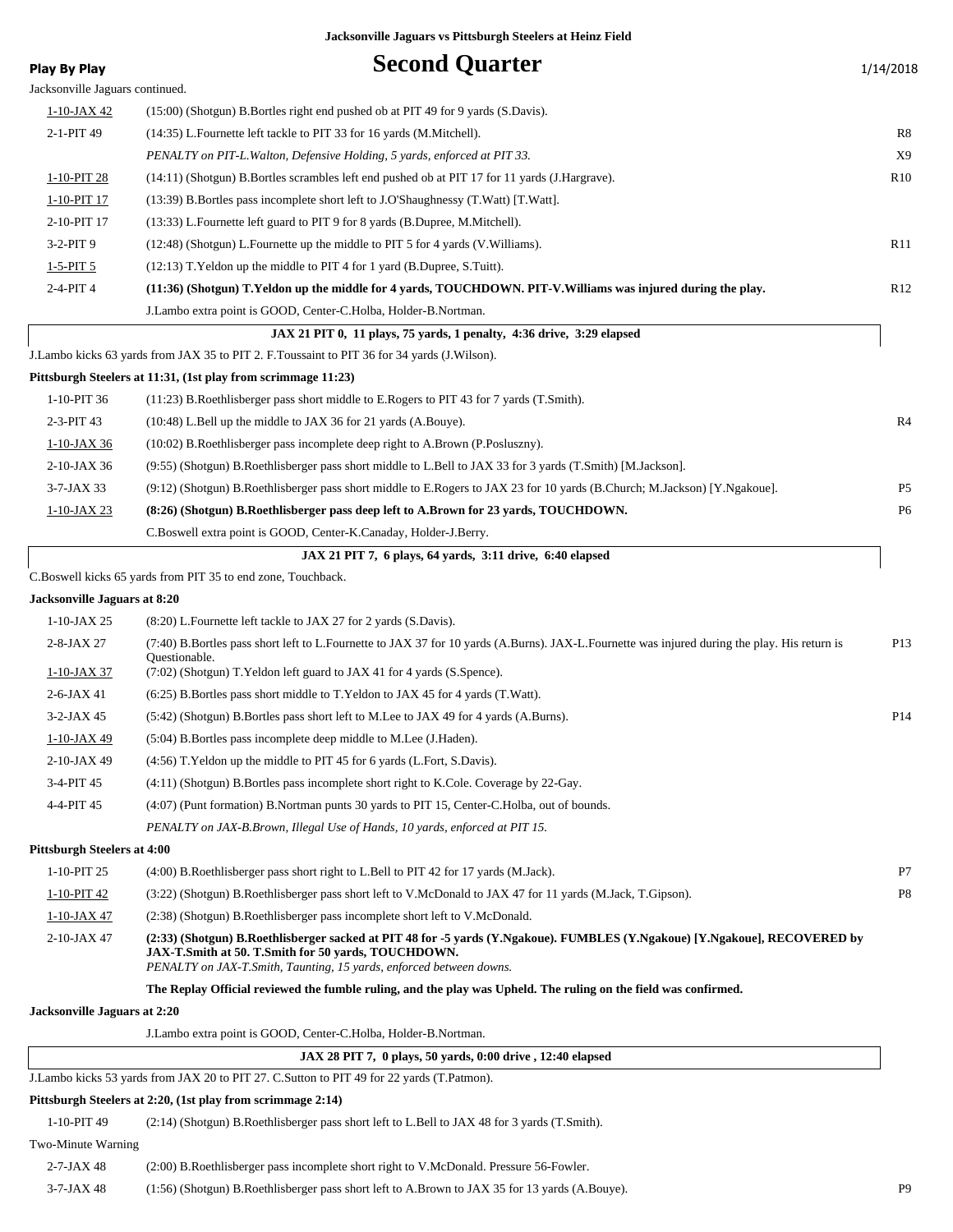| JAX 28 PIT 14, 7 plays, 51 yards, 1:55 drive, 14:35 elapsed |                                                                                                                    |     |  |  |  |
|-------------------------------------------------------------|--------------------------------------------------------------------------------------------------------------------|-----|--|--|--|
|                                                             | C.Boswell extra point is GOOD, Center-K.Canaday, Holder-J.Berry.                                                   |     |  |  |  |
| 4-11-JAX 36                                                 | (:32) (Shotgun) B.Roethlisberger pass deep right to M.Bryant for 36 yards, TOUCHDOWN.                              | P10 |  |  |  |
|                                                             | Timeout $#3$ by PIT at 00:32.                                                                                      |     |  |  |  |
| $3-15$ -JAX 40                                              | $(1:16)$ (Shotgun) B. Roethlisberger pass short right to A. Brown to JAX 36 for 4 yards (A. Colvin).               |     |  |  |  |
|                                                             | Timeout #2 by PIT at $01:16$ .                                                                                     |     |  |  |  |
| $2-11-JAX36$                                                | $(1:23)$ (Shotgun) B.Roethlisberger sacked at JAX 40 for -4 yards (M.Dareus).                                      |     |  |  |  |
|                                                             | Timeout #1 by PIT at $01:23$ .                                                                                     |     |  |  |  |
| $1-10-JAX35$                                                | (1:31) (No Huddle, Shotgun) B.Roethlisberger pass short right to J.Smith-Schuster to JAX 36 for -1 yards (M.Jack). |     |  |  |  |
|                                                             |                                                                                                                    |     |  |  |  |

C.Boswell kicks 65 yards from PIT 35 to end zone, Touchback.

#### **Jacksonville Jaguars at 0:25**

1-10-JAX 25 (:25) B.Bortles kneels to JAX 24 for -1 yards.

| <b>END OF OUARTER</b>      |              | Time |   | <b>First Downs</b> | <b>Efficiencies</b> |        |  |
|----------------------------|--------------|------|---|--------------------|---------------------|--------|--|
|                            | <b>Score</b> | Poss |   | $R$ $P$ $X$ $T$    | 3 Down              | 4 Down |  |
| Jacksonville Jaguars       | 28           | 8:14 | 4 | 2 1                | 2/3                 | 0/0    |  |
| <b>Pittsburgh Steelers</b> | 14           | 6:46 |   | 60                 | 2/3                 | 1/1    |  |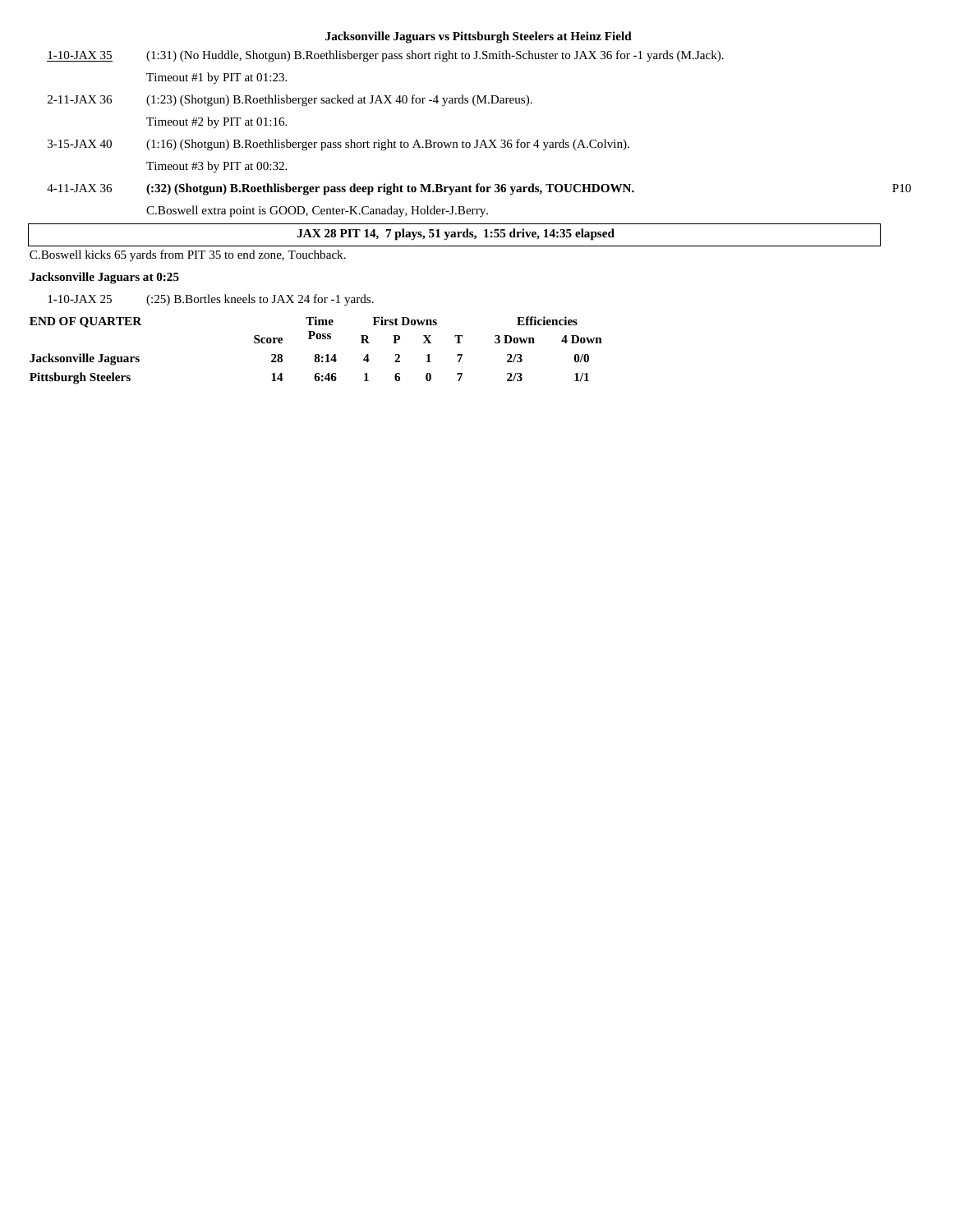| Play By Play                       |                                                                                                              |                                                                              |   |                    |                  |                  | <b>Third Quarter</b> |                                                                                                                                  | 1/14/2018       |
|------------------------------------|--------------------------------------------------------------------------------------------------------------|------------------------------------------------------------------------------|---|--------------------|------------------|------------------|----------------------|----------------------------------------------------------------------------------------------------------------------------------|-----------------|
|                                    | PIT elects to Receive, and JAX elects to defend the North goal.                                              |                                                                              |   |                    |                  |                  |                      |                                                                                                                                  |                 |
|                                    | J.Lambo kicks 65 yards from JAX 35 to PIT 0. J.Smith-Schuster to PIT 23 for 23 yards (D.Payne, B.Brown).     |                                                                              |   |                    |                  |                  |                      |                                                                                                                                  |                 |
|                                    | Pittsburgh Steelers at 15:00, (1st play from scrimmage 14:53)                                                |                                                                              |   |                    |                  |                  |                      |                                                                                                                                  |                 |
| 1-10-PIT 23                        | (14:53) (Shotgun) L.Bell up the middle to PIT 25 for 2 yards (B.Church).                                     |                                                                              |   |                    |                  |                  |                      |                                                                                                                                  |                 |
| 2-8-PIT 25                         | (14:16) B.Roethlisberger pass short left to L.Bell to PIT 32 for 7 yards (T.Smith).                          |                                                                              |   |                    |                  |                  |                      |                                                                                                                                  |                 |
| 3-1-PIT 32                         |                                                                                                              |                                                                              |   |                    |                  |                  |                      | (13:33) (Shotgun) B.Roethlisberger pass short middle to V.McDonald to PIT 34 for 2 yards (A.Jones, Y.Ngakoue).                   | P <sub>11</sub> |
| 1-10-PIT 34                        | (12:54) (Shotgun) B.Roethlisberger pass short right to L.Bell pushed ob at PIT 38 for 4 yards (T.Smith).     |                                                                              |   |                    |                  |                  |                      |                                                                                                                                  |                 |
|                                    | PENALTY on JAX-J.Ramsey, Unsportsmanlike Conduct, 15 yards, enforced at PIT 38.                              |                                                                              |   |                    |                  |                  |                      |                                                                                                                                  | X12             |
| 1-10-JAX 47                        | $(12:37)$ L.Bell left guard to JAX 47 for no gain (P.Posluszny).                                             |                                                                              |   |                    |                  |                  |                      |                                                                                                                                  |                 |
| 2-10-JAX 47                        | (12:00) B.Roethlisberger pass short right to V.McDonald pushed ob at JAX 32 for 15 yards (B.Church).         |                                                                              |   |                    |                  |                  |                      |                                                                                                                                  | P <sub>13</sub> |
| $1-10$ -JAX 32                     | (11:20) (Shotgun) B.Roethlisberger pass short right to J.James pushed ob at JAX 20 for 12 yards (J.Ramsey).  |                                                                              |   |                    |                  |                  |                      |                                                                                                                                  | P14             |
| 1-10-JAX 20                        | (10:45) L.Bell up the middle to JAX 18 for 2 yards (T.Smith).                                                |                                                                              |   |                    |                  |                  |                      |                                                                                                                                  |                 |
| $2-8-JAX$ 18                       | (10:00) (Shotgun) L.Bell right end to JAX 19 for -1 yards (Y.Ngakoue, A.Jones).                              |                                                                              |   |                    |                  |                  |                      |                                                                                                                                  |                 |
| 3-9-JAX 19                         | (9:15) (Shotgun) B.Roethlisberger pass deep right to L.Bell for 19 yards, TOUCHDOWN.                         |                                                                              |   |                    |                  |                  |                      |                                                                                                                                  | P <sub>15</sub> |
|                                    | C.Boswell extra point is GOOD, Center-K.Canaday, Holder-J.Berry.                                             |                                                                              |   |                    |                  |                  |                      |                                                                                                                                  |                 |
|                                    |                                                                                                              |                                                                              |   |                    |                  |                  |                      | JAX 28 PIT 21, 10 plays, 77 yards, 1 penalty, 5:51 drive, 5:51 elapsed                                                           |                 |
|                                    | C.Boswell kicks 64 yards from PIT 35 to JAX 1. C.Grant to JAX 22 for 21 yards (M.Hilton).                    |                                                                              |   |                    |                  |                  |                      |                                                                                                                                  |                 |
|                                    | Jacksonville Jaguars at 9:09, (1st play from scrimmage 9:02)                                                 |                                                                              |   |                    |                  |                  |                      |                                                                                                                                  |                 |
| $1-10-JAX 22$                      | $(9.02)$ L. Fournette up the middle to JAX 26 for 4 yards (T. Watt; V. Williams).                            |                                                                              |   |                    |                  |                  |                      |                                                                                                                                  |                 |
| $2-6$ -JAX 26                      |                                                                                                              |                                                                              |   |                    |                  |                  |                      | (8:28) B.Bortles FUMBLES (Aborted) at JAX 24, and recovers at JAX 24. B.Bortles to JAX 24 for no gain (C.Heyward).               |                 |
| $3-8-JAX24$                        |                                                                                                              | (7:44) (Shotgun) B.Bortles scrambles left end ran ob at JAX 40 for 16 yards. |   |                    |                  |                  |                      |                                                                                                                                  |                 |
| 1-10-JAX 40                        | (7:04) L. Fournette right guard to JAX 41 for 1 yard (J. Haden).                                             |                                                                              |   |                    |                  |                  |                      |                                                                                                                                  |                 |
| $2-9-JAX 41$                       |                                                                                                              |                                                                              |   |                    |                  |                  |                      | (6:24) B.Bortles pass incomplete short middle to L.Fournette [S.Tuitt]. Coverage by 51-Spence, Pressure by 91-Tuitt, 97-Heyward. |                 |
| $3-9$ -JAX 41                      | (6:19) (Shotgun) B.Bortles pass incomplete short left to M.Lewis (L.Fort).                                   |                                                                              |   |                    |                  |                  |                      |                                                                                                                                  |                 |
| 4-9-JAX 41                         | (6:10) (Punt formation) B.Nortman punts 40 yards to PIT 19, Center-C.Holba, fair catch by E.Rogers.          |                                                                              |   |                    |                  |                  |                      |                                                                                                                                  |                 |
| <b>Pittsburgh Steelers at 6:02</b> |                                                                                                              |                                                                              |   |                    |                  |                  |                      |                                                                                                                                  |                 |
| 1-10-PIT 19                        | (6:02) (Shotgun) B.Roethlisberger pass short middle to E.Rogers to PIT 25 for 6 yards (T.Smith).             |                                                                              |   |                    |                  |                  |                      |                                                                                                                                  |                 |
| 2-4-PIT 25                         | (5:19) B.Roethlisberger pass short right to V.McDonald to PIT 47 for 22 yards (B.Church).                    |                                                                              |   |                    |                  |                  |                      |                                                                                                                                  | P <sub>16</sub> |
| 1-10-PIT 47                        | (4:31) (Shotgun) B.Roethlisberger pass short middle to L.Bell to JAX 40 for 13 yards (T.Smith; P.Posluszny). |                                                                              |   |                    |                  |                  |                      |                                                                                                                                  | P17             |
| $1-10$ -JAX 40                     | (3:45) (Shotgun) L.Bell up the middle to JAX 39 for 1 yard (M.Jackson).                                      |                                                                              |   |                    |                  |                  |                      |                                                                                                                                  |                 |
| 2-9-JAX 39                         | (3:07) (Shotgun) B.Roethlisberger pass short right to L.Bell pushed ob at JAX 39 for no gain (T.Smith).      |                                                                              |   |                    |                  |                  |                      |                                                                                                                                  |                 |
| 3-9-JAX 39                         | (2:28) (Shotgun) B.Roethlisberger pass incomplete short middle to V.McDonald (D.Fowler).                     |                                                                              |   |                    |                  |                  |                      |                                                                                                                                  |                 |
| 4-9-JAX 39                         | (2:22) (Punt formation) J.Berry punts 39 yards to end zone, Center-K.Canaday, Touchback.                     |                                                                              |   |                    |                  |                  |                      |                                                                                                                                  |                 |
| Jacksonville Jaguars at 2:13       |                                                                                                              |                                                                              |   |                    |                  |                  |                      |                                                                                                                                  |                 |
| $1-10$ -JAX 20                     | $(2:13)$ L. Fournette right end pushed ob at JAX 20 for no gain $(S.\text{Spence})$ .                        |                                                                              |   |                    |                  |                  |                      |                                                                                                                                  |                 |
| 2-10-JAX 20                        | (1:43) B. Bortles pass short middle to L. Fournette to JAX 20 for no gain (S. Tuitt).                        |                                                                              |   |                    |                  |                  |                      |                                                                                                                                  |                 |
| 3-10-JAX 20                        | (1:01) (Shotgun) B.Bortles pass short left to T.Yeldon pushed ob at JAX 33 for 13 yards (M.Mitchell).        |                                                                              |   |                    |                  |                  |                      |                                                                                                                                  | P <sub>16</sub> |
| $1-10-JAX33$                       | (:31) B.Bortles pass incomplete short right to D.Westbrook. Coverage by 25-Burns.                            |                                                                              |   |                    |                  |                  |                      |                                                                                                                                  |                 |
| 2-10-JAX 33                        | (:26) L. Fournette up the middle to JAX 33 for no gain (S. Davis).                                           |                                                                              |   |                    |                  |                  |                      |                                                                                                                                  |                 |
| <b>END OF QUARTER</b>              |                                                                                                              | Time                                                                         |   | <b>First Downs</b> |                  |                  |                      | <b>Efficiencies</b>                                                                                                              |                 |
|                                    | Score                                                                                                        | Poss                                                                         | R | P                  | X                | Т                | 3 Down               | 4 Down                                                                                                                           |                 |
| <b>Jacksonville Jaguars</b>        | 28                                                                                                           | 5:20                                                                         | 1 | 1                  | $\boldsymbol{0}$ | $\boldsymbol{2}$ | 2/3                  | 0/0                                                                                                                              |                 |

**Pittsburgh Steelers 21 9:40 0 6 1 7 2/3 0/0**

 $\sqrt{ }$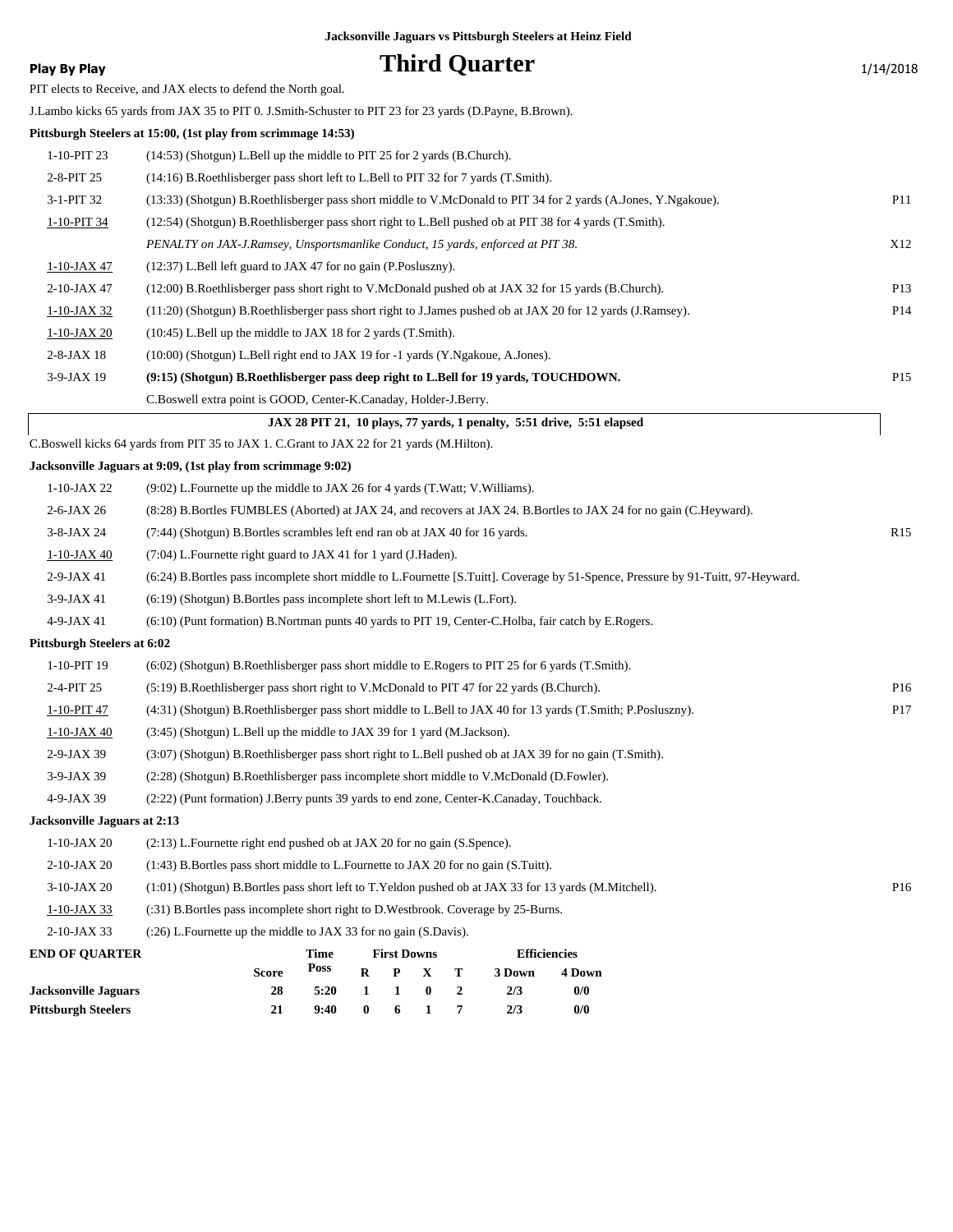### **Play By Play Play Play Play Fourth Quarter** 1/14/2018

| Jacksonville Jaguars continued.     |                                                                                                                                                            |                 |
|-------------------------------------|------------------------------------------------------------------------------------------------------------------------------------------------------------|-----------------|
| $3-10$ -JAX 33                      | (15:00) (Shotgun) B.Bortles pass incomplete deep middle to D.Westbrook (A.Burns).                                                                          |                 |
| 4-10-JAX 33                         | (14:55) (Punt formation) B.Nortman punts 15 yards to JAX 48, Center-C.Holba, downed by JAX-T.Bohanon. Deflected by 20-Golden.                              |                 |
| <b>Pittsburgh Steelers at 14:45</b> |                                                                                                                                                            |                 |
| $1-10$ -JAX 48                      | $(14:45)$ L.Bell up the middle to JAX 42 for 6 yards (M.Jackson).                                                                                          |                 |
| $2-4-JAX 42$                        | (14:11) L.Bell right tackle to JAX 39 for 3 yards (M.Jack).                                                                                                |                 |
| $3-1-JAX$ 39                        | (13:28) L.Bell up the middle to JAX 39 for no gain (C.Campbell). Official measurement.                                                                     |                 |
| 4-1-JAX 39                          | (12:50) B.Roethlisberger pass incomplete deep left to J.Smith-Schuster. Coverage by 21-Bouye.                                                              |                 |
| Jacksonville Jaguars at 12:44       |                                                                                                                                                            |                 |
| $1-10-JAX$ 39                       | (12:44) L. Fournette up the middle to JAX 41 for 2 yards (V. Williams).                                                                                    |                 |
| $2-8-JAX 41$                        | (12:11) B.Bortles pass incomplete deep middle to M.Lee. Coverage by 23-Mitchell, 21-Haden.                                                                 |                 |
| $3-8-JAX41$                         | (12:04) (Shotgun) B.Bortles pass short right to M.Lee to PIT 48 for 11 yards (S.Davis).                                                                    | P <sub>17</sub> |
| 1-10-PIT 48                         | (11:22) B. Bortles pass deep left to K. Cole to PIT 3 for 45 yards (J. Haden).                                                                             | P18             |
| 1-3-PIT 3                           | (10:39) L.Fournette up the middle for 3 yards, TOUCHDOWN.                                                                                                  | R <sub>19</sub> |
|                                     | (Kick formation) PENALTY on PIT-B.Dupree, Encroachment, 5 yards, enforced between downs.                                                                   |                 |
|                                     | J.Lambo extra point is GOOD, Center-C.Holba, Holder-B.Nortman.                                                                                             |                 |
|                                     | JAX 35 PIT 21, 5 plays, 61 yards, 2:10 drive, 4:26 elapsed                                                                                                 |                 |
|                                     | J.Lambo kicks 60 yards from JAX 40 to end zone, Touchback.                                                                                                 |                 |
| <b>Pittsburgh Steelers at 10:34</b> |                                                                                                                                                            |                 |
| 1-10-PIT 25                         | (10:34) B.Roethlisberger pass deep left to A.Brown ran ob at JAX 48 for 27 yards.                                                                          | P18             |
| 1-10-JAX 48                         | (9:58) (No Huddle, Shotgun) B.Roethlisberger pass short middle to V.McDonald to JAX 43 for 5 yards (T.Smith).                                              |                 |
| $2 - 5 - JAX 43$                    | (9:26) (Shotgun) B.Roethlisberger pass incomplete short middle to L.Bell (A.Jones) [D.Smoot].                                                              |                 |
| $3-5$ -JAX 43                       | (9:20) (Shotgun) B.Roethlisberger pass incomplete short left to L.Bell (Y.Ngakoue).                                                                        |                 |
| $4-5-JAX43$                         | (9:14) (Shotgun) B.Roethlisberger pass deep left to A.Brown for 43 yards, TOUCHDOWN.                                                                       | P19             |
|                                     | Penalty on JAX-A.Bouye, Defensive Pass Interference, declined.                                                                                             |                 |
|                                     | C.Boswell extra point is GOOD, Center-K.Canaday, Holder-J.Berry.                                                                                           |                 |
|                                     | JAX 35 PIT 28, 5 plays, 75 yards, 1:29 drive, 5:55 elapsed                                                                                                 |                 |
|                                     | C.Boswell kicks 65 yards from PIT 35 to end zone, Touchback.                                                                                               |                 |
| Jacksonville Jaguars at 9:05        |                                                                                                                                                            |                 |
| $1-10$ -JAX 25                      | (9:05) L.Fournette right tackle to JAX 27 for 2 yards (J.Haden).                                                                                           |                 |
| 2-8-JAX 27                          | (8:29) L.Fournette up the middle to JAX 30 for 3 yards (V.Williams, S.Davis).                                                                              |                 |
| 3-5-JAX 30                          | (7:49) (Shotgun) B.Bortles pass short left to T.Yeldon pushed ob at PIT 30 for 40 yards (M.Mitchell).                                                      | P <sub>20</sub> |
| 1-10-PIT 30                         | (7:14) (Shotgun) T. Yeldon up the middle to PIT 25 for 5 yards (S. Davis).                                                                                 |                 |
| 2-5-PIT 25                          | (6:33) L.Fournette left guard to PIT 24 for 1 yard (B.Dupree).                                                                                             |                 |
| 3-4-PIT 24                          | (5:47) (Shotgun) B.Bortles pass short middle to D.Westbrook to PIT 16 for 8 yards (V.Williams, S.Spence).                                                  | P <sub>21</sub> |
| $1-10-PIT$ 16                       | (5:06) L.Fournette up the middle to PIT 14 for 2 yards (T.Alualu, R.Golden).                                                                               |                 |
| 2-8-PIT 14                          | (4:24) B.Bortles pass short middle to T.Bohanon for 14 yards, TOUCHDOWN.                                                                                   | P22             |
|                                     | J.Lambo extra point is GOOD, Center-C.Holba, Holder-B.Nortman.                                                                                             |                 |
|                                     | JAX 42 PIT 28, 8 plays, 75 yards, 4:46 drive, 10:41 elapsed                                                                                                |                 |
|                                     | J.Lambo kicks 65 yards from JAX 35 to PIT 0. F.Toussaint to PIT 25 for 25 yards (J.Myrick).                                                                |                 |
|                                     | Pittsburgh Steelers at 4:19, (1st play from scrimmage 4:13)                                                                                                |                 |
| 1-10-PIT 25                         | (4:13) (Shotgun) B.Roethlisberger pass incomplete short middle to A.Brown.                                                                                 |                 |
| 2-10-PIT 25                         | (4:09) (Shotgun) B.Roethlisberger pass incomplete deep right to M.Bryant (J.Wilson).                                                                       |                 |
| 3-10-PIT 25                         | (4:00) (Shotgun) B.Roethlisberger pass short middle to V.McDonald to PIT 40 for 15 yards (A.Bouye; B.Church). PIT-E.Rogers was injured<br>during the play. | P <sub>20</sub> |
| 1-10-PIT 40                         | (3:40) (Shotgun) B.Roethlisberger pass incomplete short middle to J.Smith-Schuster. Coverage 42-Church.                                                    |                 |
| 2-10-PIT 40                         | (3:34) (Shotgun) B.Roethlisberger pass incomplete short middle to V.McDonald. Coverage 44-Jack.                                                            |                 |
| 3-10-PIT 40                         | (3:29) (Shotgun) B.Roethlisberger scrambles left guard to JAX 45 for 15 yards (T.Smith).                                                                   | R21             |
|                                     | Timeout #1 by PIT at 03:20.                                                                                                                                |                 |
| $1-10$ -JAX 45                      | (3:20) (Shotgun) B.Roethlisberger pass incomplete deep left to M.Bryant (J.Wilson).                                                                        |                 |
| 2-10-JAX 45                         | (3:12) (Shotgun) B.Roethlisberger pass short left to L.Bell ran ob at JAX 23 for 22 yards.                                                                 | P <sub>22</sub> |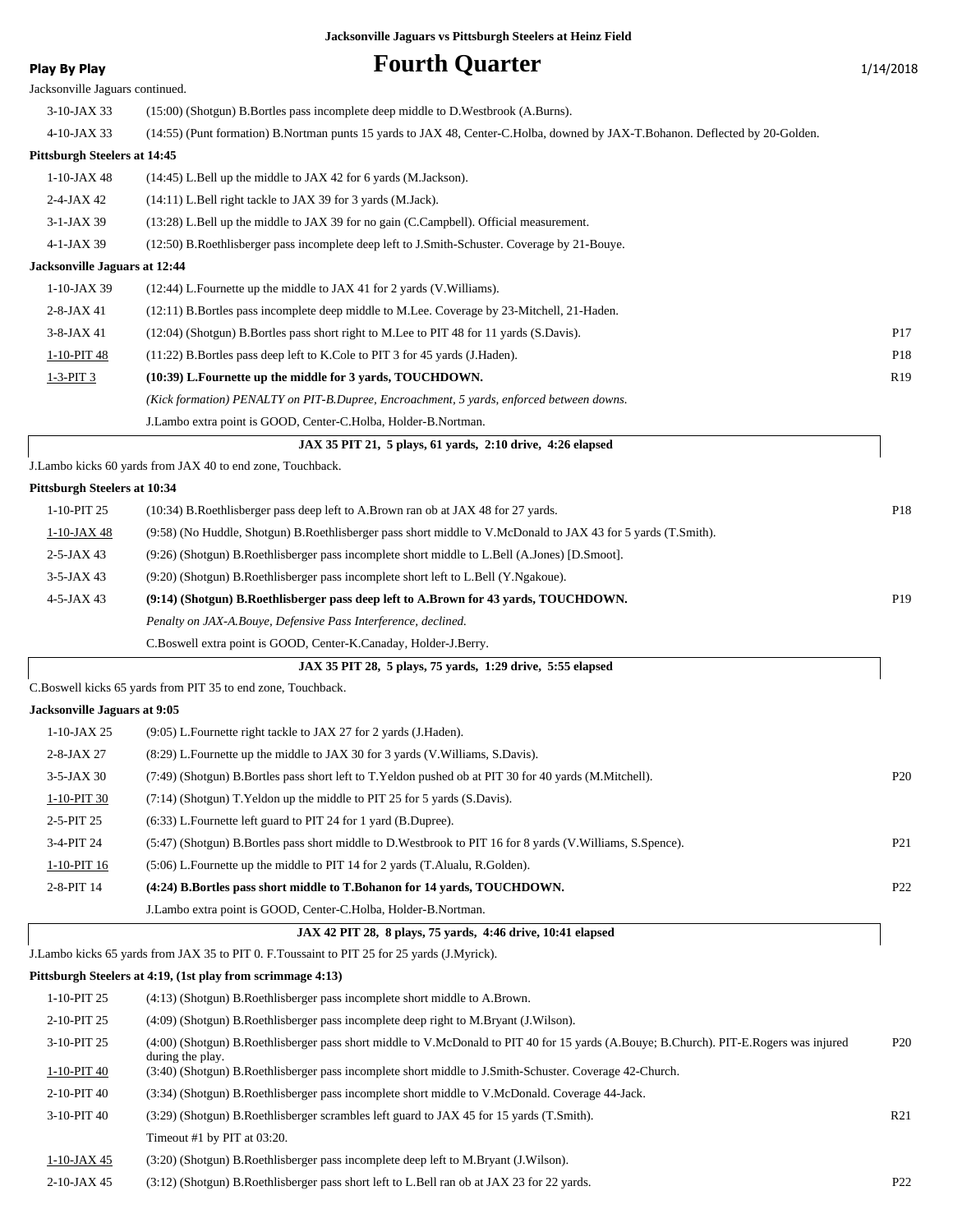|                              | Jacksonville Jaguars vs Pittsburgh Steelers at Heinz Field                                                                                                 |                 |
|------------------------------|------------------------------------------------------------------------------------------------------------------------------------------------------------|-----------------|
| $1-10-JAX 23$                | (3:04) (No Huddle, Shotgun) B.Roethlisberger pass short right to V.McDonald pushed ob at JAX 18 for 5 yards (A.Bouye).                                     |                 |
| $2-5$ -JAX 18                | (2:58) (Shotgun) B.Roethlisberger pass incomplete deep left to A.Brown. Coverage 20-Ramsey.                                                                |                 |
| 3-5-JAX 18                   | (2:53) (No Huddle, Shotgun) B.Roethlisberger pass short left to V.McDonald to JAX 9 for 9 yards (M.Jack).                                                  | P <sub>23</sub> |
| $1 - 9 - JAX 9$              | (2:27) (No Huddle, Shotgun) B.Roethlisberger scrambles up the middle to JAX 8 for 1 yard. Lateral to L.Bell for 8 yards,<br>TOUCHDOWN.                     | R <sub>24</sub> |
|                              | C.Boswell extra point is GOOD, Center-K.Canaday, Holder-J.Berry.                                                                                           |                 |
|                              | JAX 42 PIT 35, 12 plays, 75 yards, 2:01 drive, 12:42 elapsed                                                                                               |                 |
|                              | C.Boswell kicks onside 6 yards from PIT 35 to PIT 41, impetus ends at PIT 40. J.O'Shaughnessy (didn't try to advance) to PIT 41 for no gain (A.Chickillo). |                 |
|                              | PENALTY on PIT-T.Matakevich, Illegal Touch Kick, 5 yards, enforced at PIT 41.                                                                              |                 |
| Jacksonville Jaguars at 2:18 |                                                                                                                                                            |                 |
| 1-10-PIT 36                  | $(2:18)$ L. Fournette up the middle to PIT 35 for 1 yard (M. Mitchell).                                                                                    |                 |
| Two-Minute Warning           |                                                                                                                                                            |                 |
| 2-9-PIT 35                   | (2:00) L.Fournette right guard to PIT 32 for 3 yards (L.Walton; S.Spence).                                                                                 |                 |
|                              | Timeout #2 by PIT at $01:56$ .                                                                                                                             |                 |
| 3-6-PIT 32                   | (1:56) L. Fournette up the middle to PIT 27 for 5 yards (R. Golden; B. Dupree).                                                                            |                 |
|                              | Timeout #3 by PIT at $01:50$ .                                                                                                                             |                 |
| 4-1-PIT 27                   | (1:50) (Field Goal formation) J.Lambo 45 yard field goal is GOOD, Center-C.Holba, Holder-B.Nortman.                                                        |                 |
|                              | JAX 45 PIT 35, 4 plays, 9 yards, 0:33 drive, 13:15 elapsed                                                                                                 |                 |
|                              | J.Lambo kicks 65 yards from JAX 35 to end zone, Touchback.                                                                                                 |                 |
| Pittsburgh Steelers at 1:45  |                                                                                                                                                            |                 |
| 1-10-PIT 25                  | (1:45) (Shotgun) B.Roethlisberger pass incomplete short middle to D.Heyward-Bey (T.Smith).                                                                 |                 |
| 2-10-PIT 25                  | (1:40) (Shotgun) B.Roethlisberger pass incomplete short right to L.Bell [M.Jackson]. Pressure by 97-Jackson.                                               |                 |
| 3-10-PIT 25                  | (1:35) (Shotgun) B.Roethlisberger pass incomplete short middle to V.McDonald.                                                                              |                 |
| 4-10-PIT 25                  | (1:27) (Shotgun) B.Roethlisberger pass short right to V.McDonald to PIT 37 for 12 yards (J.Ramsey).                                                        | P <sub>25</sub> |
| 1-10-PIT 37                  | (1:04) (No Huddle, Shotgun) B.Roethlisberger pass short left to V.McDonald pushed ob at JAX 47 for 16 yards (A.Bouye).                                     | P <sub>26</sub> |
| 1-10-JAX 47                  | (:58) (No Huddle, Shotgun) B.Roethlisberger pass deep right to M.Bryant pushed ob at JAX 5 for 42 yards (B.Church).                                        | P27             |
| $1 - 5 - JAX 5$              | (:47) (No Huddle, Shotgun) B.Roethlisberger pass incomplete short middle [D.Smoot].                                                                        |                 |
|                              | PENALTY on PIT-B.Roethlisberger, Intentional Grounding, 10 yards, enforced at JAX 5.                                                                       |                 |
| 2-15-JAX 15                  | (:32) (Shotgun) B.Roethlisberger pass short right to A.Brown to JAX 4 for 11 yards (M.Jackson).                                                            |                 |
| $3-4-JAX4$                   | (:10) (No Huddle, Shotgun) B.Roethlisberger pass incomplete short middle to X.Grimble.                                                                     |                 |
| $4 - 4 - JAX 4$              | (:04) (No Huddle, Shotgun) B.Roethlisberger pass short middle to J.Smith-Schuster for 4 yards, TOUCHDOWN.                                                  | P <sub>28</sub> |
|                              |                                                                                                                                                            |                 |
|                              | C.Boswell extra point is GOOD, Center-K.Canaday, Holder-J.Berry.                                                                                           |                 |

| <b>END OF OUARTER</b>       |       | Time |              |                         |              |      | <b>Efficiencies</b> |        |  |
|-----------------------------|-------|------|--------------|-------------------------|--------------|------|---------------------|--------|--|
|                             | Score | Poss | $\mathbf{R}$ |                         | P X T        |      | 3 Down              | 4 Down |  |
| <b>Jacksonville Jaguars</b> | 45    | 7:45 |              | $1 \quad 5$             | - 0          | -6   | 3/5                 | 0/0    |  |
| Pittsburgh Steelers         | 42    | 7:15 | $\mathbf{2}$ | $\overline{\mathbf{9}}$ | $\mathbf{0}$ | - 11 | 3/7                 | 3/4    |  |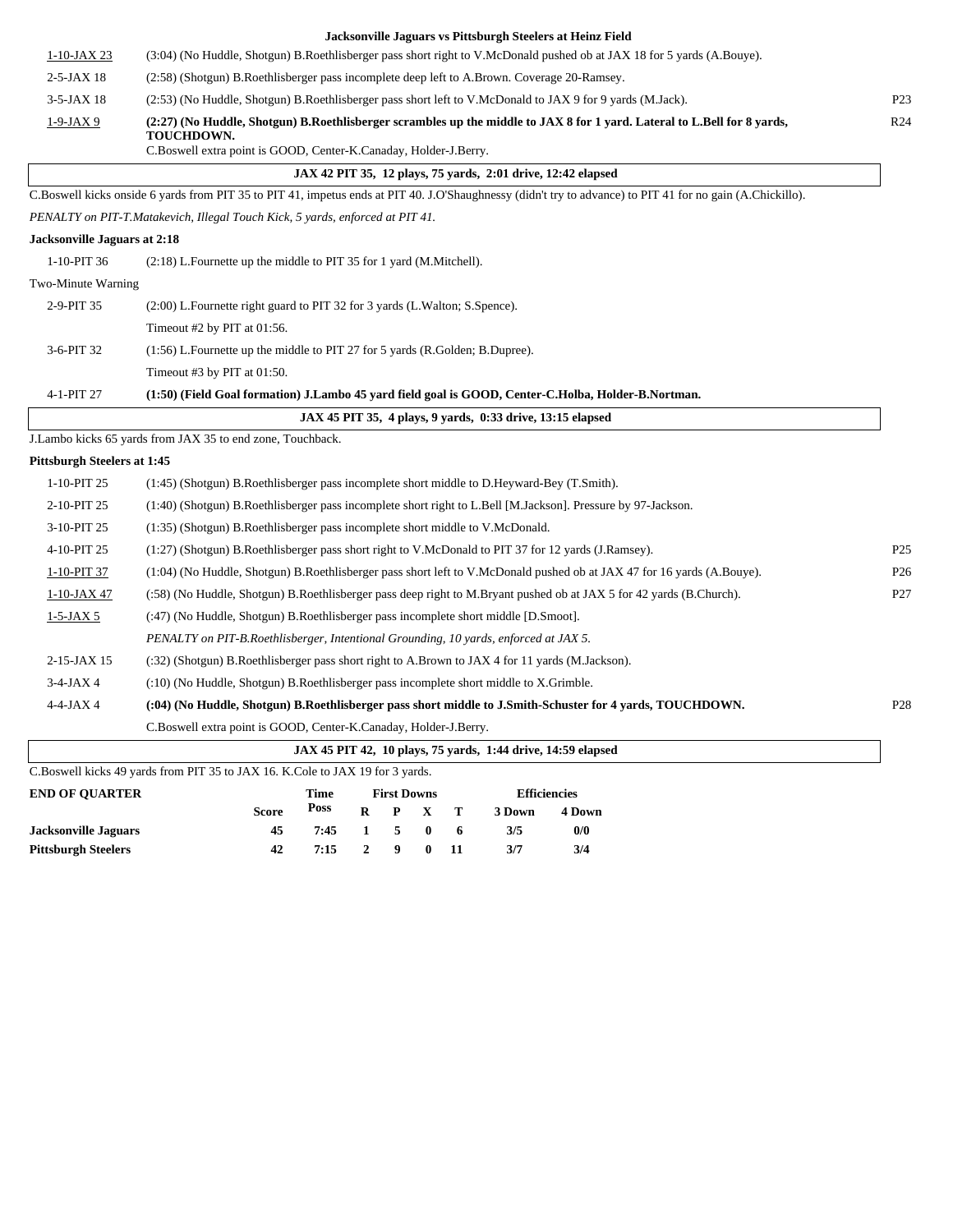### **Miscellaneous Statistics Report**

**Jacksonville Jaguars vs Pittsburgh Steelers**

**1/14/2018 at Heinz Field**

#### **Ten Longest Plays for Jacksonville Jaguars**

| Yards | <b>Otr</b> | <b>Play Start</b>          | <b>Play Description</b>                                                                                                                                                                                                     |
|-------|------------|----------------------------|-----------------------------------------------------------------------------------------------------------------------------------------------------------------------------------------------------------------------------|
| 45    |            | 4 1-10-PIT 48              | (11:22) B. Bortles pass deep left to K. Cole to PIT 3 for 45 yards (J. Haden).                                                                                                                                              |
| 40    |            | $4 \quad 3 - 5 - JAX 30$   | (7:49) (Shotgun) B.Bortles pass short left to T.Yeldon pushed ob at PIT 30 for 40 yards (M.Mitchell).                                                                                                                       |
| 21    |            | $1$ 2-5-JAX 39             | (14:17) B. Bortles pass short right to B. Koyack to PIT 40 for 21 yards (V. Williams, A. Burns).                                                                                                                            |
| 21    |            | 2 2-1-PIT 49               | (14:35) L. Fournette left tackle to PIT 33 for 16 yards (M. Mitchell).<br>PENALTY on PIT-L. Walton, Defensive Holding, 5 yards, enforced at PIT 33.                                                                         |
| 19    |            | $1 \quad 1 - 10 - PIT$ 27  | (12:52) B. Bortles pass short right to J. O'Shaughnessy to PIT 8 for 19 yards (J. Haden, V. Williams).                                                                                                                      |
| 18    |            | $1 \quad 1 - 10 - PIT$ 18  | (5:31) L.Fournette right tackle pushed ob at PIT 1 for 17 yards (J.Haden).<br>Jacksonville challenged the runner was out of bounds ruling, and the play was REVERSED.<br>L. Fournette right tackle for 18 yards, TOUCHDOWN. |
| 16    |            | $3 - 3 - 8 - 3A \times 24$ | (7:44) (Shotgun) B.Bortles scrambles left end ran ob at JAX 40 for 16 yards.                                                                                                                                                |
| 14    |            | 4 2-8-PIT 14               | (4:24) B Bortles pass short middle to T Bohanon for 14 yards, TOUCHDOWN.                                                                                                                                                    |
| 13    |            | $1 \quad 1 - 10 - PIT 40$  | (13:36) B. Bortles pass short middle to M. Lee to PIT 27 for 13 yards (S. Davis) [T. Watt].                                                                                                                                 |
| 13    | 3.         | 3-10-JAX 20                | (1:01) (Shotgun) B.Bortles pass short left to T.Yeldon pushed ob at JAX 33 for 13 yards (M.Mitchell).                                                                                                                       |

#### **Ten Longest Plays for Pittsburgh Steelers**

| Yards | 0tr | <b>Play Start</b>          | <b>Play Description</b>                                                                                             |
|-------|-----|----------------------------|---------------------------------------------------------------------------------------------------------------------|
| 43    |     | 4 4-5-JAX 43               | (9:14) (Shotgun) B.Roethlisberger pass deep left to A.Brown for 43 yards, TOUCHDOWN.                                |
| 42    |     | 4 1-10-JAX 47              | (:58) (No Huddle, Shotgun) B.Roethlisberger pass deep right to M.Bryant pushed ob at JAX 5 for 42 yards (B.Church). |
| 36    |     | $2$ 4-11-JAX 36            | (:32) (Shotgun) B.Roethlisberger pass deep right to M.Bryant for 36 yards, TOUCHDOWN.                               |
| 27    |     | 4 1-10-PIT 25              | (10:34) B.Roethlisberger pass deep left to A.Brown ran ob at JAX 48 for 27 yards.                                   |
| 23    |     | $2 \quad 1 - 10 - JAX\ 23$ | (8:26) (Shotgun) B. Roethlisberger pass deep left to A. Brown for 23 yards, TOUCHDOWN.                              |
| 22    |     | 3 2-4-PIT 25               | (5:19) B. Roethlisberger pass short right to V. McDonald to PIT 47 for 22 yards (B. Church).                        |
| 22    |     | 4 2-10-JAX 45              | (3:12) (Shotgun) B.Roethlisberger pass short left to L.Bell ran ob at JAX 23 for 22 yards.                          |
| 21    |     | 2 2-3-PIT 43               | (10:48) L.Bell up the middle to JAX 36 for 21 yards (A.Bouye).                                                      |
| 20    |     | $1 \quad 1 - 10 - PIT$ 25  | (5:26) (Shotgun) L.Bell up the middle to PIT 45 for 20 yards (T.Smith).                                             |
| 19    |     | 3 1-10-PIT 34              | (12:54) (Shotqun) B.Roethlisberger pass short right to L.Bell pushed ob at PIT 38 for 4 yards (T.Smith).            |

|                                        |                  | <b>Touchdown Scoring Information</b> |    |              |                        | <b>Offense</b> |                          | <b>Defense</b> | <b>Special Teams</b> |              |              |           |                    |            |              |               |
|----------------------------------------|------------------|--------------------------------------|----|--------------|------------------------|----------------|--------------------------|----------------|----------------------|--------------|--------------|-----------|--------------------|------------|--------------|---------------|
| <b>VISITOR</b><br>Jacksonville Jaguars |                  |                                      |    |              |                        | 5              |                          |                |                      | 0            |              |           |                    |            |              |               |
| <b>HOME</b>                            |                  | Pittsburgh Steelers                  |    |              |                        |                | 6                        |                | 0                    |              | 0            |           |                    |            |              |               |
|                                        |                  | <b>Player Scoring Information</b>    |    |              |                        |                |                          |                |                      |              |              |           |                    |            |              |               |
| <b>Club</b>                            | <b>Player</b>    |                                      | TD | Rush<br>TD   | <b>Rec KO TD</b><br>TD |                | <b>Punt Int TD</b><br>TD |                | <b>Fum</b><br>TD     | Misc<br>TD   | FG           | <b>XP</b> | 2Pt<br><b>Rush</b> | 2Pt<br>Rec | Sfty         | <b>Points</b> |
| <b>JAX</b>                             | L.Fournette      |                                      | 0  | 3            | $\mathbf{0}$           | 0              | 0                        | 0              | 0                    | $\mathbf{0}$ | 0            | 0         | 0                  | 0          | $\mathbf{0}$ | 18            |
| JAX                                    | J.Lambo          |                                      | 0  | 0            | 0                      | 0              | 0                        | 0              | 0                    | 0            |              | 6         | 0                  | 0          | 0            | 9             |
| JAX                                    | T.Yeldon         |                                      | 0  |              | 0                      | 0              | 0                        | 0              | 0                    | 0            | 0            | 0         | 0                  | 0          | 0            | 6             |
| JAX                                    | T.Bohanon        |                                      | 0  | 0            |                        | 0              | 0                        | 0              | 0                    | 0            | 0            | 0         | 0                  | 0          | 0            | 6             |
| PIT                                    | L.Bell           |                                      | 0  |              |                        | 0              | 0                        | 0              | 0                    | 0            | 0            | 0         | 0                  | 0          | 0            | 12            |
| PIT                                    | A.Brown          |                                      | 0  | 0            | 2                      | 0              | 0                        | 0              | 0                    | 0            | 0            | 0         | 0                  | 0          | 0            | 12            |
| PIT                                    | J.Smith-Schuster |                                      | 0  | $\mathbf{0}$ |                        | 0              | 0                        | 0              | 0                    | $\mathbf{0}$ | $\mathbf{0}$ | 0         | 0                  | 0          | 0            | 6             |
| PIT                                    | M.Bryant         |                                      | 0  | 0            |                        | $\mathbf{0}$   | 0                        | 0              | 0                    | 0            | 0            | 0         | 0                  | 0          | 0            | 6             |
| PIT                                    | C.Boswell        |                                      | 0  | 0            | 0                      | 0              | 0                        | 0              | 0                    | 0            | 0            | 6         | 0                  | 0          | 0            | 6             |

| <b>Possession Detail</b>    | <b>First Half</b> |       | <b>Second Half</b> |       | Game           |       |  |
|-----------------------------|-------------------|-------|--------------------|-------|----------------|-------|--|
|                             | <b>Visitor</b>    | Home  | <b>Visitor</b>     | Home  | <b>Visitor</b> | Home  |  |
| Largest Lead                | 21                | 0     | 14                 | 0     | 21             |       |  |
| Drives Leading              |                   | 0     | 6                  | 0     | 11             |       |  |
| Time of Possession Leading  | 11:25             | 0:00  | 13:05              | 0:00  | 24:30          | 0:00  |  |
| Largest Deficit             | 0                 | $-21$ | 0                  | $-14$ | 0              | $-21$ |  |
| Drives Trailing             | 0                 | 6     | 0                  | 6     | 0              | 12    |  |
| Time of Possession Trailing | 0:00              | 14:15 | 0:00               | 16:55 | 0:00           | 31:10 |  |
| Times Score Tied Up         |                   | 0     |                    | 0     |                |       |  |
| Lead Changes                |                   |       |                    | 0     |                |       |  |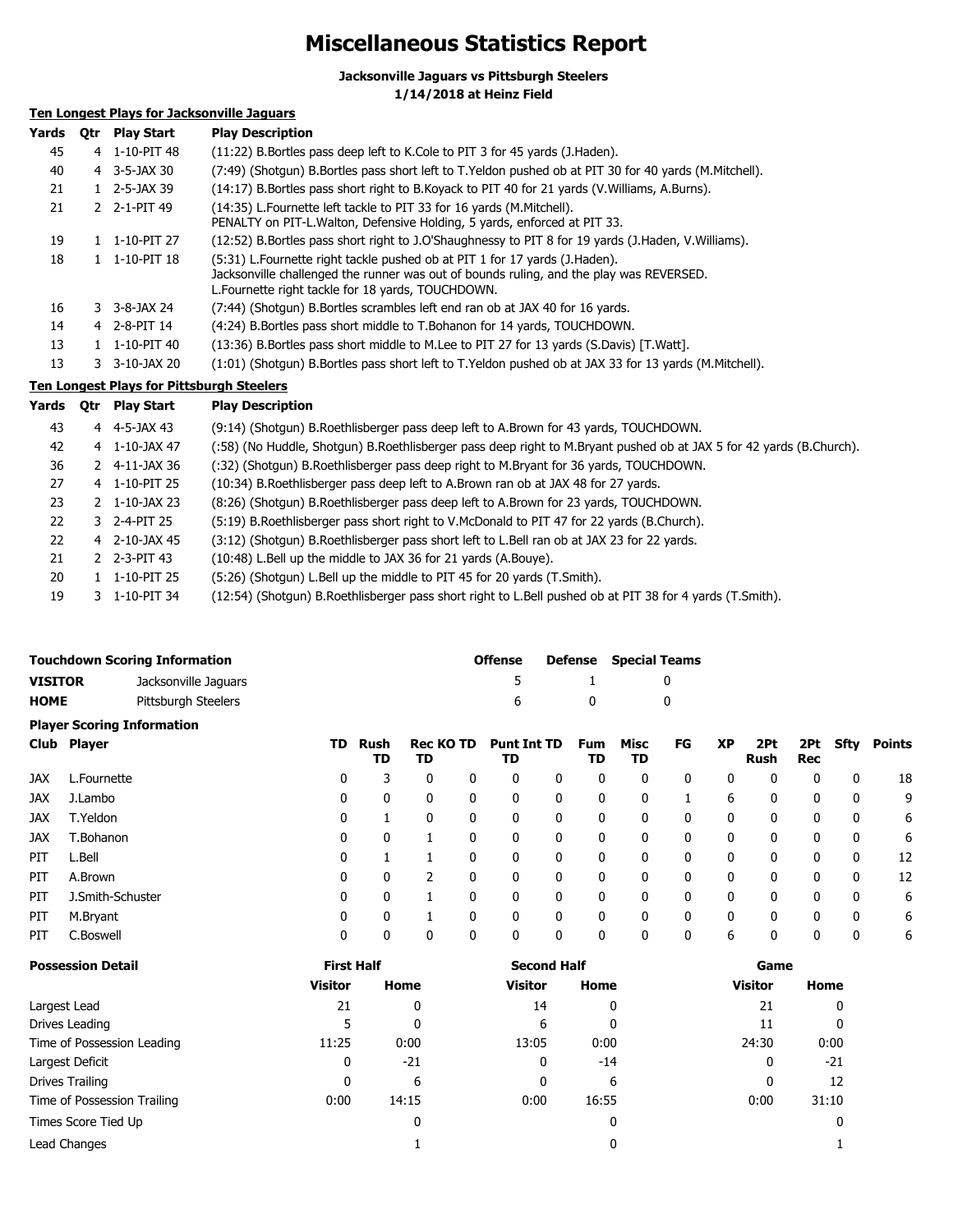## **Playtime Percentage**

*Percent of playtime per player on offense, defense and special teams*

|                  |           | <b>Jacksonville Jaguars</b> |                |                      |       | <b>Pittsburgh Steelers</b> |             |                |           |                      |     |  |  |
|------------------|-----------|-----------------------------|----------------|----------------------|-------|----------------------------|-------------|----------------|-----------|----------------------|-----|--|--|
|                  |           | <b>Offense</b>              | <b>Defense</b> | <b>Special Teams</b> |       |                            |             | <b>Offense</b> | Defense   | <b>Special Teams</b> |     |  |  |
| J Parnell        | Τ         | 61 100%                     |                | 8                    |       | 23% R Foster               | G           | 78 100%        |           | 6                    | 17% |  |  |
| A Cann           | G         | 61 100%                     |                | 8                    | 23%   | D DeCastro                 | G           | 78 100%        |           | 6                    | 17% |  |  |
| P Omameh         | G         | 61 100%                     |                | 8                    |       | 23% A Villanueva           | Τ           | 78 100%        |           | 6                    | 17% |  |  |
| <b>B</b> Linder  | C         | 61 100%                     |                | 8                    | 23%   | L Bell                     | <b>RB</b>   | 78 100%        |           |                      |     |  |  |
| <b>B</b> Bortles | QB        | 61 100%                     |                |                      |       | <b>B</b> Roethlisberger    | QB          | 78 100%        |           |                      |     |  |  |
| C Robinson       | т         | 61 100%                     |                |                      |       | M Pouncey                  | С           | 78 100%        |           |                      |     |  |  |
| M Lewis          | TE        | 53 87%                      |                | 10                   | 29%   | J Smith-Schuster           | <b>WR</b>   | 91%<br>71      |           | 8                    | 23% |  |  |
| D Westbrook      | <b>WR</b> | 42 69%                      |                | 2                    | 6%    | V McDonald                 | TE          | 87%<br>68      |           | 6                    | 17% |  |  |
| L Fournette      | RB        | 66%<br>40                   |                |                      |       | A Brown                    | <b>WR</b>   | 68<br>87%      |           |                      |     |  |  |
| M Lee            | <b>WR</b> | 39<br>64%                   |                |                      |       | C Hubbard                  | Τ           | 86%<br>67      |           | 6                    | 17% |  |  |
| T Bohanon        | FB        | 44%<br>27                   |                | 10                   | 29%   | M Bryant                   | WR          | 49%<br>38      |           |                      |     |  |  |
| <b>B</b> Koyack  | TE        | 39%<br>24                   |                | 3                    | 9%    | E Rogers                   | <b>WR</b>   | 23<br>29%      |           | 4                    | 11% |  |  |
| K Cole           | <b>WR</b> | 36%<br>22                   |                | 2                    | $6\%$ | J James                    | TE          | 22%<br>17      |           | 7                    | 20% |  |  |
| T Yeldon         | RB        | 31%<br>19                   |                |                      |       | M Gilbert                  | $\mathsf T$ | 18%<br>14      |           |                      |     |  |  |
| A Hurns          | <b>WR</b> | 18<br>30%                   |                | 2                    | 6%    | D Heyward-Bey              | <b>WR</b>   | 13%<br>10      |           | 13                   | 37% |  |  |
| J O'Shaughnessy  | TE        | 17<br>28%                   |                | 20                   | 57%   | X Grimble                  | TE          | 12%<br>9       |           | 12                   | 34% |  |  |
| C Grant          | RB        | 2<br>3%                     |                | 8                    | 23%   | R Nix                      | FB          | 6%<br>5        |           | 21                   | 60% |  |  |
| T Shatley        | С         | $\overline{2}$<br>3%        |                | 8                    | 23%   | S Davis                    | SS          |                | 61 100%   | 10                   | 29% |  |  |
| M Jack           | LB        |                             | 78 100%        | 9                    | 26%   | T Watt                     | LB          |                | 97%<br>59 | 16                   | 46% |  |  |
| J Ramsey         | CB        |                             | 78 100%        | 8                    | 23%   | J Haden                    | CB          |                | 97%<br>59 | 8                    | 23% |  |  |
| T Smith          | LB        |                             | 78 100%        | 7                    | 20%   | S Tuitt                    | DE          |                | 93%<br>57 | 6                    | 17% |  |  |
| A Bouye          | CB        |                             | 78 100%        |                      |       | M Mitchell                 | FS          |                | 92%<br>56 | 8                    | 23% |  |  |
| <b>B Church</b>  | SS        |                             | 99%<br>77      | 7                    | 20%   | <b>B</b> Dupree            | LB          |                | 92%<br>56 | 8                    | 23% |  |  |
| A Colvin         | CB        |                             | 85%<br>66      | 11                   | 31%   | S Spence                   | LB          |                | 89%<br>54 | 8                    | 23% |  |  |
| C Campbell       | DE        |                             | 81%<br>63      | 15                   | 43%   |                            |             |                | 87%       |                      | 34% |  |  |
| Y Ngakoue        | DE        |                             | 59<br>76%      | 5                    | 14%   | C Heyward<br>A Burns       | DE<br>CB    |                | 53<br>87% | 12                   | 34% |  |  |
| M Jackson        | DT        |                             | 73%<br>57      |                      |       | V Williams                 | LB          |                | 53        | 12                   | 20% |  |  |
| M Dareus         | DT        |                             | 56%<br>44      | 7                    | 20%   |                            |             |                | 82%<br>50 | 7                    |     |  |  |
| T Gipson         | FS        |                             | 56%<br>44      |                      |       | L Walton                   | DE          |                | 44%<br>27 | 13                   | 37% |  |  |
| D Fowler         | DE        |                             | 49%<br>38      |                      |       | J Hargrave                 | NT          |                | 23<br>38% | $\mathbf{1}$         | 3%  |  |  |
| J Wilson         | SS        |                             | 45%<br>35      | 18                   | 51%   | T Alualu                   | DE          |                | 28%<br>17 | 6                    | 17% |  |  |
| A Jones          | DT        |                             | 36%<br>28      | 11                   | 31%   | M Hilton                   | CB          |                | 14<br>23% | 9                    | 26% |  |  |
| D Smoot          | DE        |                             | 14 18%         | 5                    | 14%   | L Fort                     | LB          |                | 21%<br>13 | 23                   | 66% |  |  |
| P Posluszny      | LB        |                             | 15%<br>12      | 7                    | 20%   | R Golden                   | SS          |                | 16%<br>10 | 21                   | 60% |  |  |
| L McCray         | LB        |                             | 12%<br>9       | 27                   | 77%   | W Gay                      | CB          |                | 11%<br>7  |                      |     |  |  |
| C Phillips       | DE        |                             |                | 24                   | 69%   | A Chickillo                | LB          |                | 3%<br>2   | 21                   | 60% |  |  |
| D Payne          | LB        |                             |                | 18                   | 51%   | T Matakevich               | LB          |                |           | 21                   | 60% |  |  |
| <b>B</b> Brown   | LB        |                             |                | 18                   | 51%   | F Toussaint                | <b>RB</b>   |                |           | 17                   | 49% |  |  |
| P Thompson       | <b>FS</b> |                             |                | 18                   | 51%   | C Boswell                  | К           |                |           | 13                   | 37% |  |  |
| J Myrick         | CB        |                             |                | 16                   | 46%   | C Sutton                   | DB          |                |           | 12                   | 34% |  |  |
| J Lambo          | K         |                             |                | 16                   | 46%   | A Moats                    | LB          |                |           | 10                   | 29% |  |  |
| C Holba          | LS        |                             |                | 12                   |       | 34% J Berry                | P           |                |           | 8                    | 23% |  |  |
| B Nortman        | P         |                             |                | 12                   | 34%   | K Canaday                  | LS          |                |           | 8                    | 23% |  |  |
| J Wells          | Τ         |                             |                | 8                    |       | 23% B Finney               | С           |                |           | 6                    | 17% |  |  |
| T Patmon         | CB        |                             |                | 8                    |       | 23% B Allen                | СB          |                |           | 4                    | 11% |  |  |